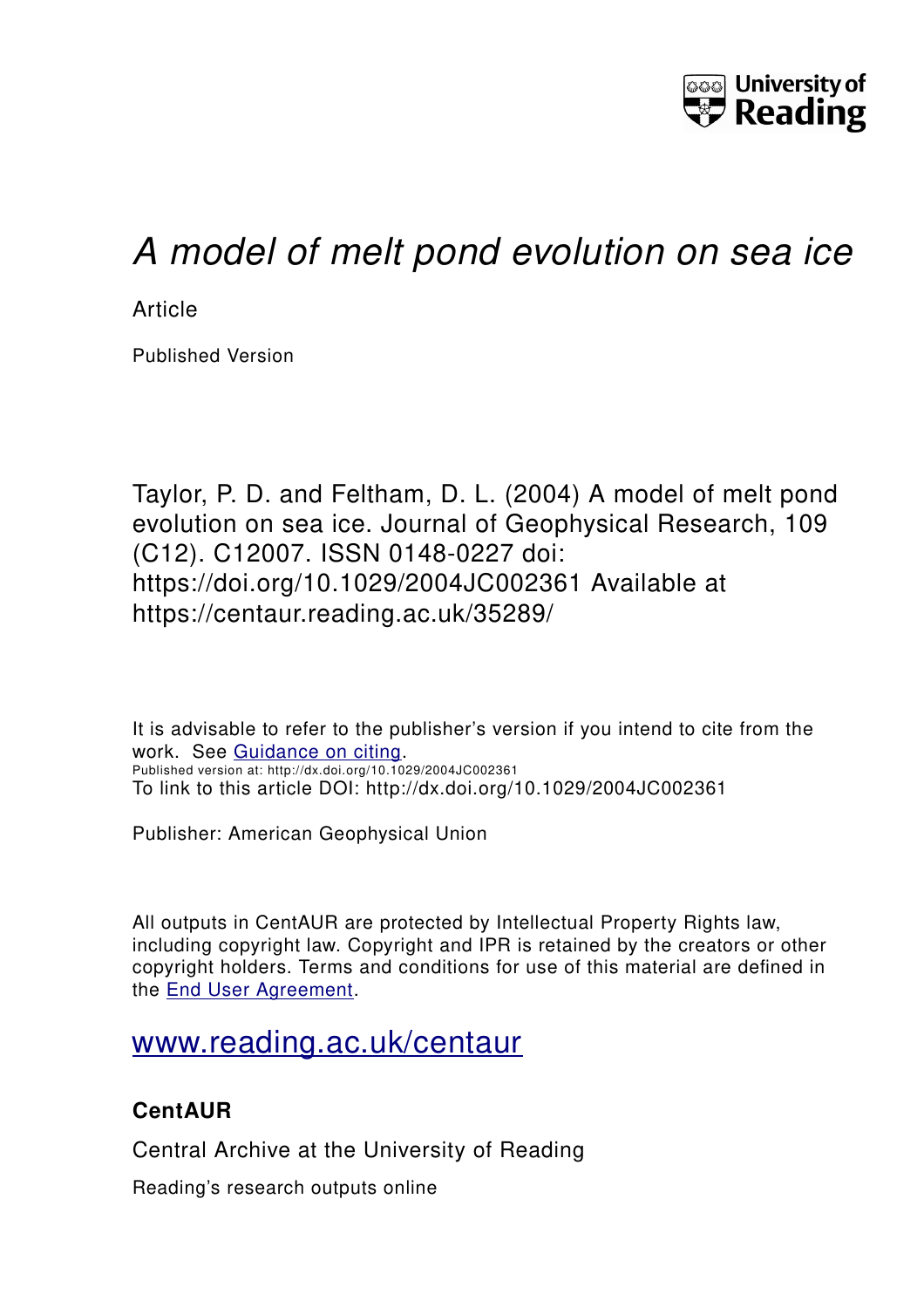### A model of melt pond evolution on sea ice

P. D. Taylor and D. L. Feltham

Centre for Polar Observation and Modelling, Department of Space and Climate Physics, University College London, London, UK

Received 3 March 2004; revised 23 July 2004; accepted 1 October 2004; published 7 December 2004.

[1] A one-dimensional, thermodynamic, and radiative model of a melt pond on sea ice is presented that explicitly treats the melt pond as an extra phase. A two-stream radiation model, which allows albedo to be determined from bulk optical properties, and a parameterization of the summertime evolution of optical properties, is used. Heat transport within the sea ice is described using an equation describing heat transport in a mushy layer of a binary alloy (salt water). The model is tested by comparison of numerical simulations with SHEBA data and previous modeling. The presence of melt ponds on the sea ice surface is demonstrated to have a significant effect on the heat and mass balance. Sensitivity tests indicate that the maximum melt pond depth is highly sensitive to optical parameters and drainage. *INDEX TERMS:* 4207 Oceanography: General: Arctic and Antarctic oceanography; 4255 Oceanography: General: Numerical modeling; 4299 Oceanography: General: General or miscellaneous; KEYWORDS: sea ice, melt pond, albedo, Arctic Ocean, radiation model, thermodynamic

Citation: Taylor, P. D., and D. L. Feltham (2004), A model of melt pond evolution on sea ice, J. Geophys. Res., 109, C12007, doi:10.1029/2004JC002361.

#### 1. Introduction

[2] Sea ice is formed by the freezing of seawater in the high latitudes of the Northern and Southern Hemispheres and acts as a membrane between the atmosphere and the ocean, through which heat, moisture, and momentum are transported. It both influences and is influenced by the climate. Predictions from climate models indicate that increases in average temperature due to the enhanced greenhouse effect will be greatest in the Arctic [Cattle and Crossley, 1995]. Recent results from satellite observations have found a high correlation between melt season length and interannual variation of average sea ice thickness [*Laxon et al.*, 2003].

[3] Melt ponds are the most distinctive summertime feature of Arctic sea ice, with estimated sea ice coverage ranging from 5 to 50% [Eicken et al., 1996]. Melt ponds are pools of water that collect on the surface of sea ice due to surface melt driven by increased short-wave radiation absorption in summer. This is in contrast to Antarctic sea ice, where melt ponds are relatively rare [Andreas and Ackley, 1982], except perhaps in the northwest Weddell Sea [Wadhams, 2000].

[4] Melt ponds influence the summertime energy and mass balance through the albedo-feedback mechanism [Ebert and Curry, 1993], alter the physical and optical properties of sea ice [Maykut, 1996; Perovich et al., 2002], can also affect the salt and heat budget of the ocean mixed layer [Eicken et al., 2002], and are an important factor influencing Arctic summertime ecology [Ferguson et al., 2000; Gradinger, 1996].

Copyright 2004 by the American Geophysical Union. 0148-0227/04/2004JC002361

[5] The albedo of pond-covered sea ice  $(0.15-0.45)$ [Fetterer and Untersteiner, 1998]) is less than bare sea ice and snow-covered sea ice  $(0.52-0.87)$  [*Perovich*, 1996]) and so pond-covered sea ice preferentially absorbs short-wave radiation. The difference in solar energy absorption between pond-covered and bare sea ice, combined with the natural and forced convection within the ponds, explains why the melt rate beneath melt ponds is 2–3 times that of bare sea ice [Bogorodskii, 1995; Fetterer and Untersteiner, 1998].

[6] Melt ponds influence salinity variation of sea ice and can drain, releasing relatively fresh water into the upper layers of the ocean. Drainage is believed to be the primary source of desalination of sea ice during summer [Cox and Weeks, 1974; Untersteiner, 1968], and fresh meltwater draining through sea ice can lead to the formation of under-ice melt ponds. Draining meltwater alters the energy and mass budget of the sea ice, and can alter the ocean heat flux [Notz et al., 2003].

[7] SHEBA (Surface HEat Budget of the Arctic Ocean) was an interdisciplinary sea ice field experiment to examine the processes that control feedback mechanisms such as the albedo-feedback mechanism and cloud-radiation feedback mechanism, and to develop improved models to improve simulations of the Arctic climate [Perovich et al., 1999]. The SHEBA camp drifted with the sea ice from fall 1997 to fall 1998, and meandered over 3000 km across the Arctic Ocean. In this paper, atmospheric data from SHEBA are utilized to force the model at its surface, and optical data from SHEBA are utilized to parameterize the optical properties of the model during the summer.

[8] Mellor and Kantha [1989] coupled a sea ice model to an ocean model and included a layer of standing water on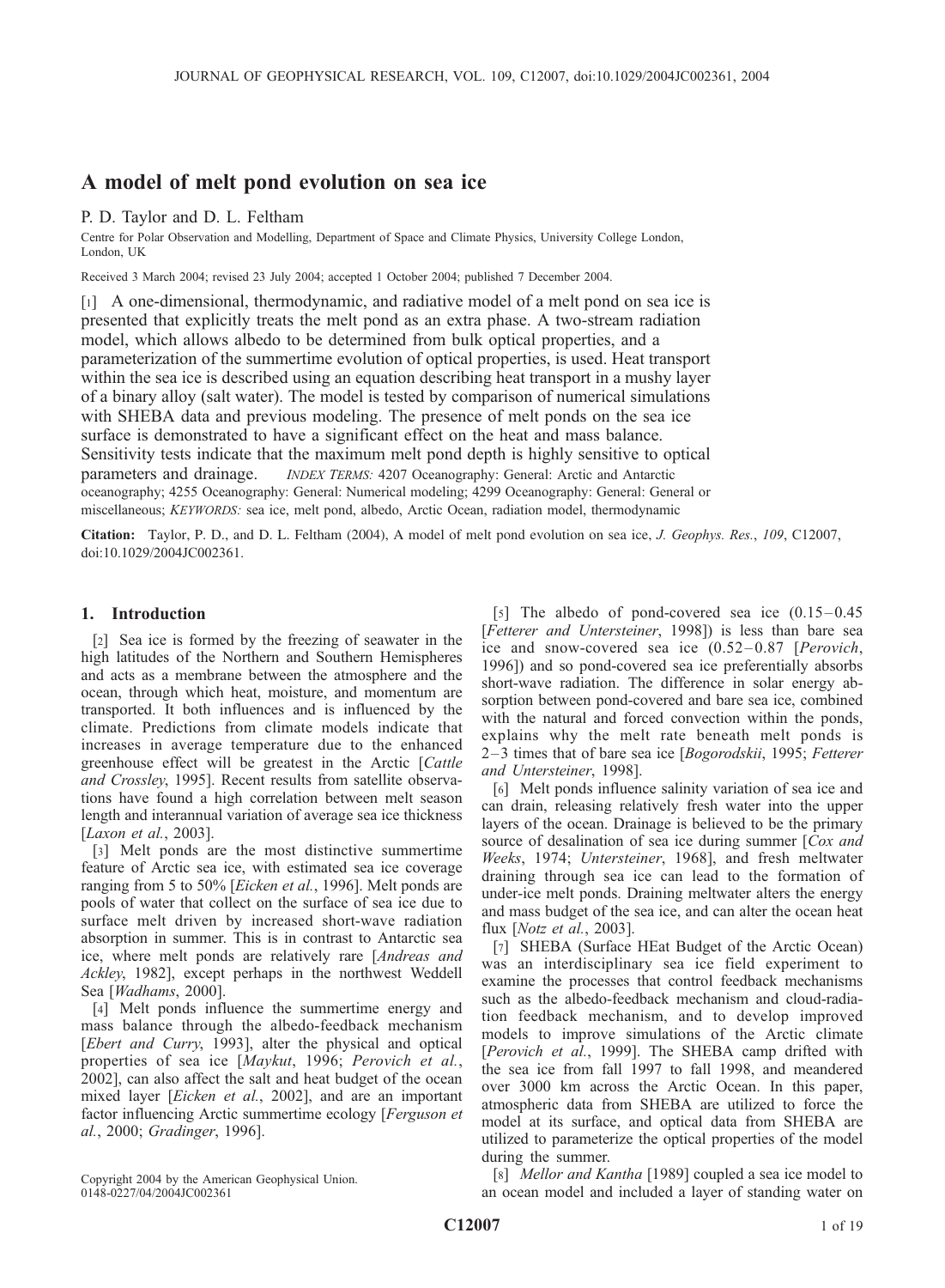the ice. The standing water layer acted as a store of latent heat and mass and did not influence the surface energy budget. The albedo of the sea ice was not affected by this layer of water. Although this model is only a partial description of melt ponds, it was shown that the sea ice model is sensitive to the additional mass stored at the surface, with 0.1 m of standing water leading to a  $40\%$ increase in the equilibrium ice thickness.

[9] Ebert and Curry [1993] proposed a sophisticated, one-dimensional thermodynamic model of sea ice that is an extension of Maykut and Untersteiner's [1971] thermodynamic model. Ebert and Curry's [1993] equation describing heat transport within the sea ice is identical to the equation used by *Maykut and Untersteiner* [1971], but they included a surface-dependent albedo, an explicit melt pond parameterization, and a lead parameterization. The melt pond parameterization is based on a simple energy balance based entirely on absorption of solar radiation in the pond and the surface of the sea ice.

[10] *Ebert and Curry* [1993] compared the melt pond component of their model to observations. The fractional area of melt ponds was an imposed function chosen to match a large data set; however, only limited data were available for comparison of the temporal evolution of melt pond depth [Ebert and Curry, 1993]. A limitation of the melt pond parameterization used in Ebert and Curry's [1993] model is that it does not consider the time dependency of the sensible heat stored within the melt ponds (and the effect of turbulent heat transport inside the pond) and the corresponding influence of melt ponds on the surface energy budget.

[11] In this paper a new one-dimensional, thermodynamic melt-pond –sea-ice model is developed. The meltpond – sea-ice model replaces the commonly used Beer's law representation of radiative transfer in sea ice with a two-stream radiation model. This model is advantageous in that the albedo can be calculated from the optical properties and ice thickness, whereas for Beer's law formulations, albedo is specified as an external parameter. In the presence of melt ponds, a parameterization is used to simulate the variation of optical properties caused by morphological changes to the sea ice during summer. The governing equation for temperature is based upon the equation describing conservation of heat in a mushy layer. Mushy layers describe binary alloys, and consist of a solid matrix surrounded by its melt. For sea ice the solid matrix is composed of effectively pure ice, and the melt is brine. The melt-pond – sea-ice model is primarily focused on Arctic sea ice, because the forcing data describe Arctic conditions; however, it is also applicable to melt ponds in the Antarctic. With some straightforward modifications, the model could also be applied to other geophysical surface melt processes such as surface melting of glaciers.

[12] In section 2, we describe the two-stream radiation model and the parameterization used to simulate summertime variation of optical properties. In section 3, we formulate the melt-pond – sea-ice model, describing heat transfer in each component of the model and the boundary conditions of the model. In section 4, the data used to force the model are outlined. In section 5, the seasonal evolution of the model is presented and the sensitivity of the model to

candidate parameters is examined. Finally, section 6 summarizes the main conclusions.

#### 2. Radiation Model

[13] Previous thermodynamic sea ice models have used Beer's law to describe radiative transfer within sea ice [e.g., Ebert and Curry, 1993; Maykut and Untersteiner, 1971]. The disadvantage of this is that the albedo is specified as an external parameter. Because melt pond formation is driven by the summertime increase in shortwave radiation, here we adopt a more sophisticated radiation model.

[14] In the presence of a snow cover, radiation is assumed to be attenuated so effectively at the surface of the snow that we neglect internal heating in the model. The total albedo has a constant wintertime value (0.84), and when the snow is melting the total albedo is linearly interpolated between the melting snow value (0.74) and that of the initial melt pond albedo calculated using the two-stream model.

[15] We use a three-layer, two-stream radiation model following Perovich [1990], where the layers correspond to the melt pond, underlying sea ice and (where it exists) a layer of refrozen sea ice on top of the melt pond. The twostream radiation model describes the radiation field in terms of an upwelling and downwelling stream. The advantage of this model is that albedo can be explicitly determined, although it suffers from the assumption that the incident radiation is diffuse and scattering is isotropic. However, during summer, there is a high percentage of cloud cover [Makshtas et al., 1998], so that the assumption of diffuse incident radiation is approximately valid [Perovich, 1990]. For computational convenience we do not use spectral variation or vertical variation of the optical properties in each layer, and we parameterize the optical properties in the presence of melt ponds to obtain more accurate summertime temporal variation of albedo. Using wavelength integrated properties should not significantly affect the qualitative results, since most of the radiative energy in the sea ice is absorbed near the surface and this can be well represented using a single-band model [Taylor, 2003].

[16] For the three-layer, two-stream radiation model we denote the layer closest to the atmospheric surface (the refrozen melt pond surface) by the suffix 0, the melt pond or internal melt layer by the suffix 1, and the lower sea ice layer by the suffix 2. The position  $z_i$  within each layer is measured relative to the surface of that layer  $(i = 0, 1, 2)$ . The equations describing the variation of downwelling  $(F_{1i})$ and upwelling  $(F_{\uparrow i})$  irradiance in layer *i* in the two-stream model are given by

$$
\frac{\partial F_{\downarrow i}}{\partial z_i} = -(k_i + r_i) F_{\downarrow i} + r_i F_{\uparrow i} \tag{1}
$$

$$
\frac{\partial F_{\uparrow i}}{\partial z_i} = (k_i + r_i) F_{\uparrow i} - r_i F_{\downarrow_i},\tag{2}
$$

where  $k_i$  is the absorption coefficient in layer i, and  $r_i$  is the scattering coefficient. Equations (1) and (2) describe the change in the downwelling (upwelling) irradiance (first term) because of loss due to absorption and scattering of the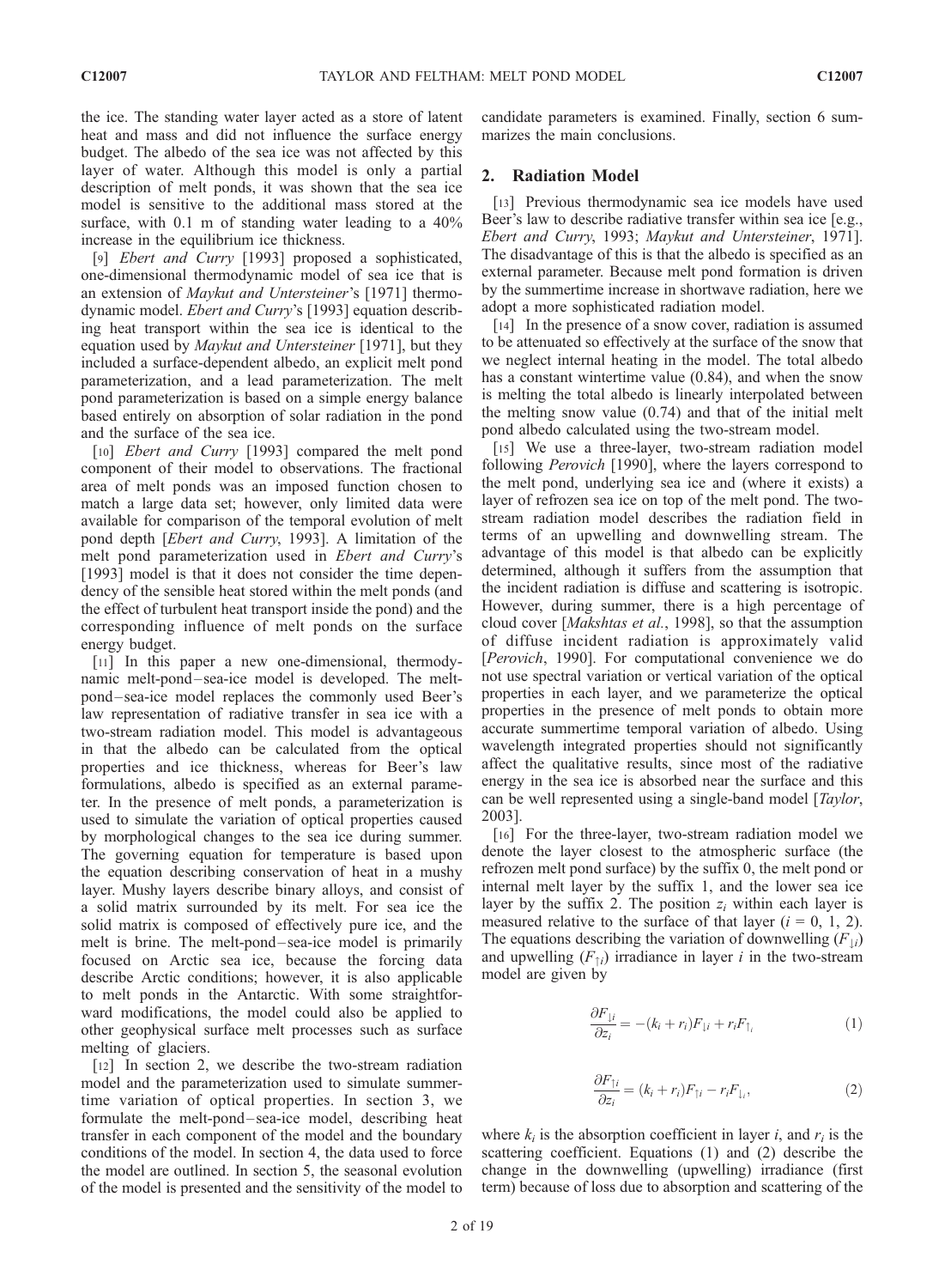[17] The general solution of (1) and (2) under the restriction that  $r_i \neq 0$  is

$$
F_{\downarrow i} = s_i A^i e^{\kappa_i z_i} + \frac{B^i}{s_i} e^{-\kappa_i z_i}
$$
 (3)

$$
F_{\uparrow i} = A^i e^{\kappa_i z_i} + B^i e^{-\kappa_i z_i},\tag{4}
$$

where  $s_i = (\kappa_i - k_i)/(\kappa_i + k_i)$  is a proxy for sea ice albedo in the limit of large thickness and no Fresnel reflection [cf. *Grenfell and Maykut*, 1977],  $\kappa_i = k_i^2$  +  $2k_ir_i$  is the extinction coefficient, and  $A^i$  and  $B^i$  are optical coefficients dependent upon optical properties and thickness. For simplicity, the upper layer of sea ice (the refrozen melt pond surface) is assumed to have the same optical properties as the lower layer, so that  $\kappa_0 = \kappa_2$  and  $s_0 = s_2$ .

[18] If  $r_i = 0$  then there is no scattering and the medium through which the radiation travels is purely absorbing. This has been shown to be a valid approximation for melt ponds with a depth less than 1 m [*Podgorny and Grenfell*, 1996]. In this purely absorbing case,  $\kappa_i = k_i$  and the general solution takes the form

$$
F_{\downarrow i} = C^i e^{-\kappa_i z_i} \tag{5}
$$

$$
F_{\uparrow i} = D^i e^{\kappa_i z_i},\tag{6}
$$

where  $C^i$  and  $D^i$  are optical coefficients dependent on optical properties and thickness.

[19] The boundary conditions that are used in the threelayer, two-stream radiation model are the same as those used by Perovich [1990]. The thickness of each layer is  $H<sub>i</sub>$ , and the optical properties of each layer are expressed in terms of the two independent parameters, which are the extinction coefficients  $\kappa_i$  and the parameters  $s_i = (\kappa_i - k_i)$ /  $(\kappa_i + k_i)$  in the ice layers  $(i = 0, 2)$ , and the extinction coefficient  $\kappa_1$  in the pond layer ( $i = 1$ ). At the atmosphereice interface, both the incident short-wave radiation and the upwelling irradiance  $F_{\uparrow 0}(z_0 = 0)$  can have a Fresnel reflection component,  $R_0$  [Perovich, 1990]. This occurs only at the surface due to the difference between the real part of the index of refraction of air and ice. Between the internal layers of ice and internal melt it is assumed that the difference in the real part of index of refraction is negligible. Also, across each layer boundary the upwelling and downwelling fluxes are assumed to be continuous, so that energy is conserved. At the ice-ocean interface it is assumed that there is no Fresnel reflection and there is no radiation scattered upward within the ocean, so that the upwelling irradiance is negligible. Therefore the boundary conditions appropriate to the three-layer, two-stream model are

$$
F_{\downarrow 0}(z_0 = 0) = (1 - R_0)F_{SW} + R_0 F_{\uparrow 0}(z_0 = 0), \tag{7}
$$

$$
f_{\rm{max}}
$$

C12007

$$
F_{\downarrow 0}(z_0 = H_0) = F_{\downarrow 1}(z_1 = 0), \tag{8}
$$

$$
F_{\uparrow 0}(z_0 = H_0) = F_{\uparrow 1}(z_1 = 0), \tag{9}
$$

$$
F_{\downarrow 1}(z_1 = H_1) = F_{\downarrow 2}(z_2 = 0), \tag{10}
$$

$$
F_{\uparrow 1}(z_1 = H_1) = F_{\uparrow 2}(z_2 = 0), \tag{11}
$$

$$
F_{\uparrow 2}(z_2 = H_2) = 0,\t\t(12)
$$

where  $F_{SW}$  is the incident irradiance, and the Fresnel reflection coefficient  $R_0 = 0.05$  [*Perovich*, 1990]. The six optical coefficients of the three-layer model are determined by substituting the general solution for each layer (equations (3) to (6)) into the six boundary conditions (equations (7) to  $(12)$ ).

[20] The net irradiance at a point inside the sea ice  $F_{net(i)}(z_i)$  is simply the difference between the downwelling and the upwelling stream. The rate of energy absorbed per unit volume within the melt-pond – sea-ice model is given by  $-\partial F_{net(i)}(z_i)/\partial z_i$ .

[21] The spectral albedo  $\alpha_{\lambda}$  for solar radiation at a specific wavelength  $\lambda$  is determined by the energy that undergoes Fresnel reflection at the surface plus the energy scattered upward through the surface from within the sea ice. The total albedo  $\alpha$  is the spectral albedo weighted with the incoming radiation at each wavelength. Since the model used in this paper neglects spectral variation, the total albedo is equal to the spectral albedo. In terms of the two-stream model, the total (and spectral) albedo is given by

$$
\alpha = R_0 + \frac{(1 - R_0)F_{\uparrow 0}(z_0 = 0)}{F_{SW}}.\tag{13}
$$

[22] As melt ponds develop on the surface of sea ice during summer, the underlying sea ice undergoes significant physical changes affecting the optical and physical properties [Maykut, 1996]. To allow variation of the sea ice optical properties during summer, a parameterization for the optical parameter  $s_2$  in the presence of melt ponds is developed by comparing the two-stream model to field data from the SHEBA experiment.

[23] The major uncertainty in summertime albedos comes from the significant variations in the optical properties of the ice underlying melt ponds, with spectral albedos of ice underlying ponds estimated to range from 0.2 to 0.7 [Podgorny and Grenfell, 1996]. Furthermore, as summer progresses the increased brine volumes in the sea ice beneath ponds lowers the extinction coefficient [Grenfell and Maykut, 1977]. This variation must be taken into consideration when modeling the melt pond evolution; otherwise the energy partitioning between the ice and the pond will be incorrect. To this end, the parameterization of  $s<sub>2</sub>$  is based upon the pond depth and albedo data from SHEBA.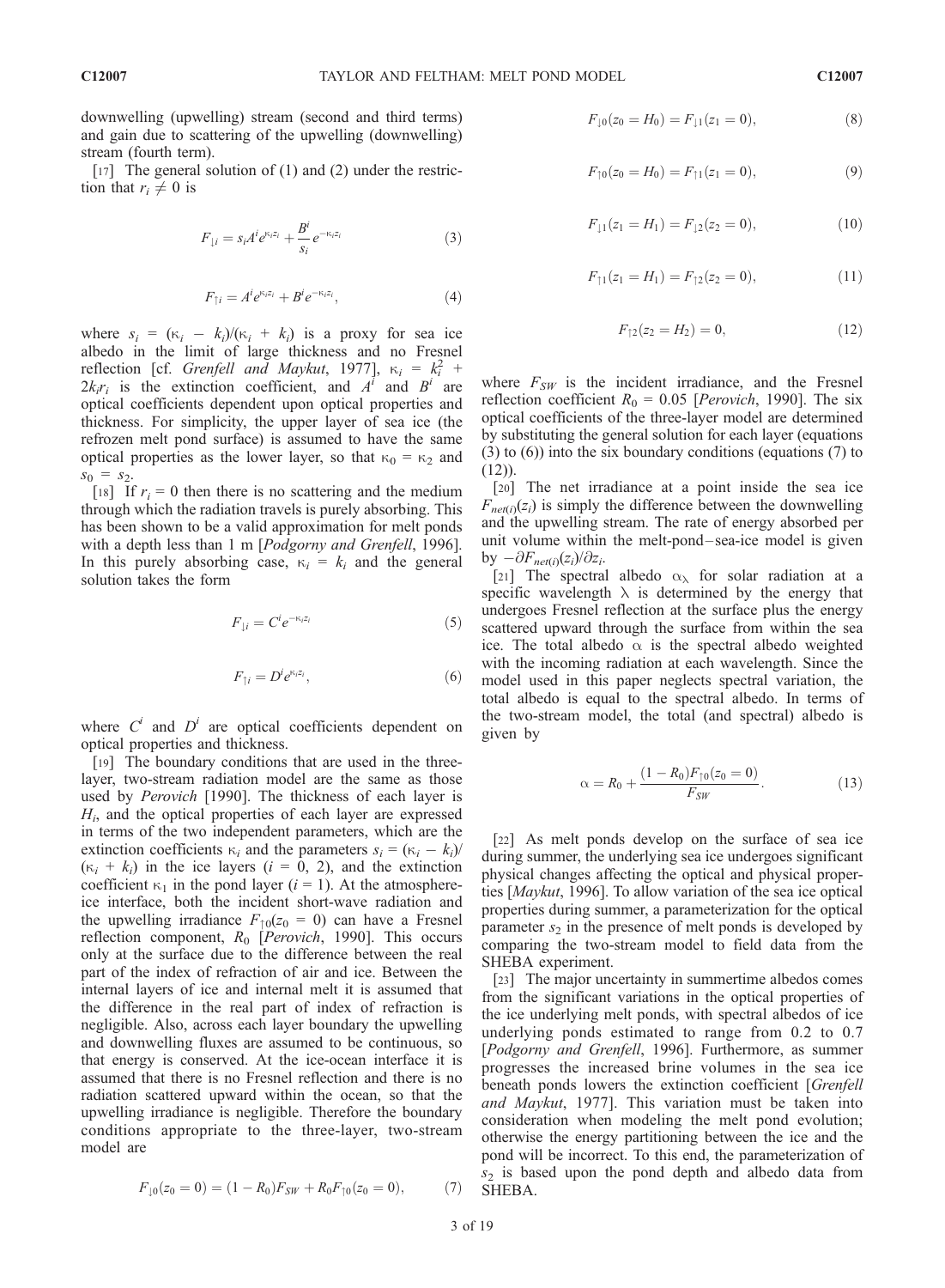

**Figure 1.** Comparison of optical parameter  $s_2$  for sea ice using data (points) and parameterization with  $\tau = 3.55$ (line).

[24] It can be shown that for an infinitely thick sea ice layer without a melt pond, the one-layer, infinite-thickness, two-stream albedo  $\alpha_{\infty}$  is given by

$$
\alpha_{\infty} = R_0 + \frac{(1 - R_0)^2 s_2^{\text{winter}}}{1 - R_0 s_2^{\text{winter}}},
$$
\n(14)

where the parameter  $s_2^{\text{winter}}$  is the constant value of the parameter  $s_2$ , used in the lower sea ice layer, when there is no melt pond. For sea ice thicker than 0.8 m the albedo does not vary significantly with thickness [Perovich et al., 1986], so that an appropriate value of the albedo at large thickness  $\alpha_{\infty}$  can be used to determine s<sup>winter</sup> using equation (14). For an infinitely thick sea ice layer with a finite melt pond on its surface, the variable summertime value of  $s_2$  can be derived in a similar way to the constant wintertime value  $s_2^{\text{winter}}$  and is given by

$$
s_2 = \frac{\alpha_{\infty}^{\text{pond}} - R_0}{\left(1 - 2R_0 + \alpha_{\infty}^{\text{pond}} R_0\right) \exp(-2\kappa_1 H_1)},\tag{15}
$$

where  $\alpha_{\infty}^{\text{pond}}$  is the albedo of pond-covered, infinitely thick ice.

[25] The parameter  $s_2$  can be calculated using equation (15) for a given melt pond depth  $(H_1)$ , melt pond albedo (assumed identical to  $\alpha_{\infty}^{\text{pond}}$ ), and melt pond extinction coefficient  $(\kappa_1)$ . Melt pond depths and their corresponding total albedo can be obtained from SHEBA data available from Perovich et al. [1999], and the extinction coefficient of water can be estimated from existing data [e.g., Hale and *Querry*, 1973]. As the extinction coefficient decreases,  $s_2$ decreases. There is also a correlation between pond depth and brine volume in sea ice beneath melt ponds, which can be deduced from the observation of increasing brine volume and average pond depths through the summer melt season [Fetterer and Untersteiner, 1998; Perovich et al., 1999]. Therefore it is assumed that the relationship between melt pond depth  $H_1$  and  $s_2$  is given by

$$
s_2(H_1) = s_2^{\text{winter}} \exp(-\tau H_1), \tag{16}
$$

for some parameter  $\tau > 0$ . Although this relationship is arbitrary, it is reasonable since larger pond depths are associated with lower extinction coefficients within the sea ice (lower values of  $s_2$ ), because of increased brine volume. Also,  $s_2$  remains bounded above by its wintertime (pondfree) value and below by 0, for all melt pond depths.

[26] The spectral albedo of melt ponds decay to their Fresnel reflection component for wavelengths greater than 700 nm [Grenfell and Maykut, 1977]. Therefore the bulk optical properties of the melt pond are chosen to be similar to spectral values for  $\lambda$  less than 700 nm. We used the 500-nm value of extinction as derived by Hale and Querry [1973], so that  $\kappa_1 = 0.025$  m<sup>-1</sup>. The infinite ice albedo is assumed to be 0.65, corresponding to summertime melting white ice values [*Perovich*, 1996], so that  $s_2^{\text{winter}} = 0.643$ . By minimizing the square of the difference between the values of  $s_2$  derived from data using equation (15) and the values of  $s_2$  determined from equation (16), the optimal parameter  $\tau$  is found to be 3.55 (see Figure 1). The absorption coefficients  $k_i$ , in the sea ice layers of the radiation model, are determined using the definition of  $s_2$  so that

$$
k_2 = \kappa_2 \frac{1 - s_2}{1 + s_2},
$$

where  $\kappa_2 = 1.5 \text{ m}^{-1}$  is assumed constant, and when there is no melt pond (but possibly an internal melt region)  $s_2$  =  $s_2^{\text{winter}}$ .

#### 3. Model Description

[27] The melt-pond-sea-ice model describes sea ice that becomes covered by melt ponds during the summer melt season. The model is one-dimensional and does not incorporate any horizontal parameterizations (e.g., meltwater runoff, ice divergence). There are five possible model configurations: (1) sea ice only; (2) sea ice and snow layer; (3) sea ice and melt pond; (4) sea ice, internal melt region, and refrozen upper ice layer; and (5) sea ice, internal melt region, refrozen upper ice layer, and snow layer. In winter, snow covers the sea ice.

[28] The standard annual cycle is shown schematically in Figure 2. Also shown are the equation numbers of the governing equations that describe heat transport within the ice, snow, and melt regions, and the equation numbers of the boundary conditions at the interfaces. The positions of the interfaces are measured with respect to the location of the snow-ice interface at the initial time (1 January). Heat transport in the sea ice and snow is governed by the mushy layer heat equation (17) and a simple diffusion equation (27), respectively. Snow fall occurs in a prescribed manner identical to that chosen by *Maykut and Untersteiner* [1971]. Melting snow in summer leads to initial melt pond formation. Melt ponds transport heat by diffusion or turbulent convection depending on the time-dependent Rayleigh number [*Taylor*, 2003]. At the end of summer, the melt pond refreezes from its upper surface down and for simplicity it is assumed that the refrozen pond forms sea ice of the same bulk salinity as the rest of the sea ice. Snow begins to fall in the fall, and so the model can consist of snowcovered refreezing ponds. Eventually the ponds completely refreeze and the model becomes snow-covered sea ice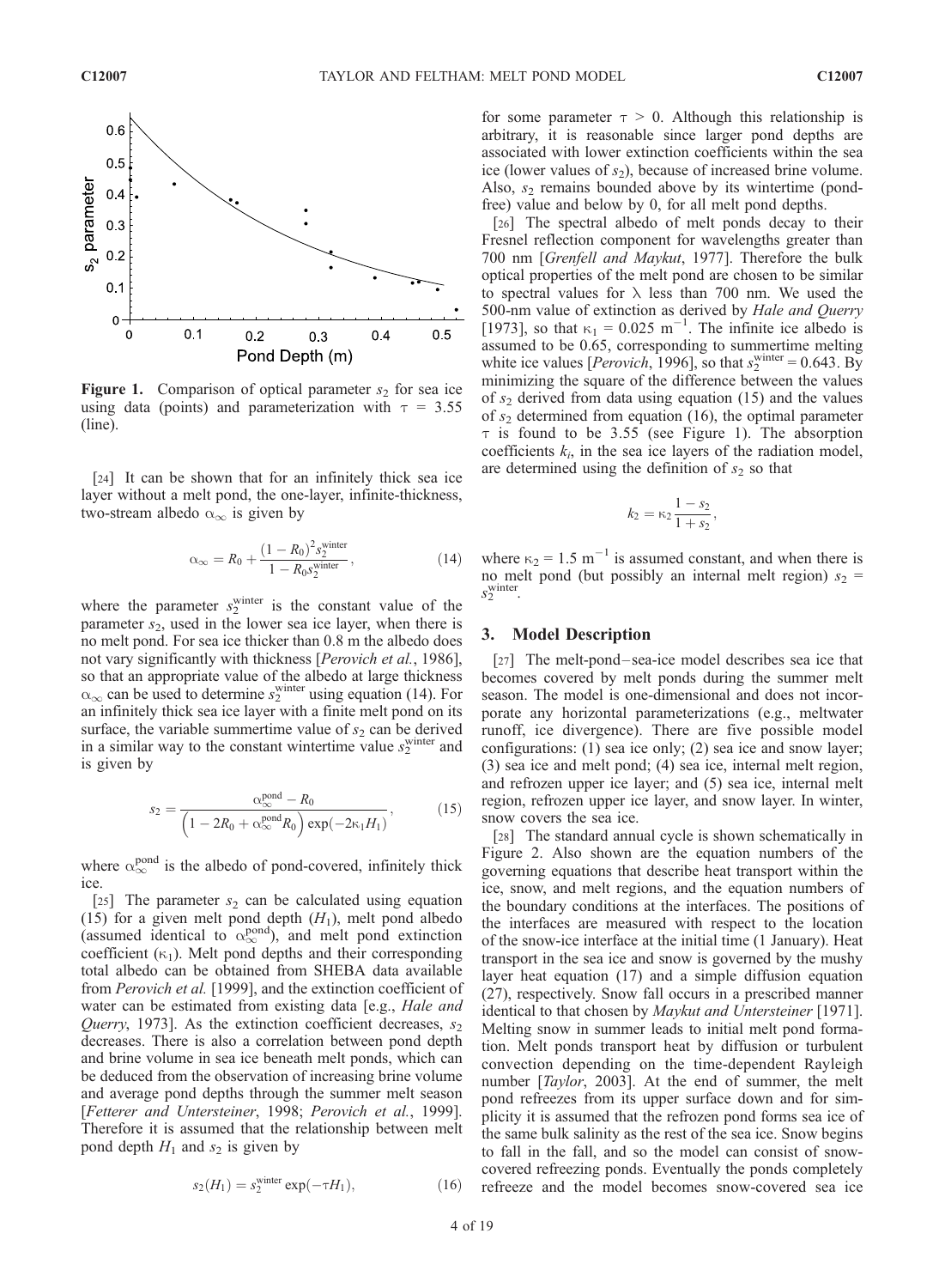

Figure 2. Schematic diagram of evolution of boundaries of melt-pond– sea-ice model. Equation numbers of governing equations and boundary conditions also shown.

again. Various other situations can occur depending on the physical parameters. For example, rapid drainage can prevent melt ponds forming, and in this case the model assumes that all additional surface meltwater instantaneously runs off (akin to previous thermodynamic models).

#### 3.1. Heat Transport Within Sea Ice

[29] The most abundant salt in seawater is sodium chloride, although seawater also contains small amounts of other salts such as mirabilite and hydrohalite [Weeks and Ackley, 1986]. The sodium-chloride –water solution is the binary component alloy most similar to seawater [Weeks and Ackley, 1986; Wettlaufer et al., 1997]. Wettlaufer et al. [1997] found negligible differences between the structure of sea ice grown from seawater and ice grown from aqueous solutions of sodium chloride. Maykut and Light [1995] also found that radiatively, at temperatures above  $-8.2^{\circ}$ C, there is little difference between sea ice formed from seawater and ice formed from sodium-chloride –water solution. Therefore we assume that seawater can be approximated by the binary alloy, sodium-chloride –water solution, at a salt concentration of 35 ppt and that sea ice is well represented by the mushy layer formed from sodium chloride solution. A sea ice mushy layer consists of a solid ice matrix, consisting of almost pure ice, surrounded by its melt, which is brine. The vertical heat transport within the sea ice can be described by the one-dimensional equation describing conservation of heat in a mushy layer,

$$
(\rho c)_m \frac{\partial T}{\partial t} + (\rho c)_l U \frac{\partial T}{\partial z} = \frac{\partial}{\partial z} \left( k_m \frac{\partial T}{\partial z} \right) + \rho_s \mathcal{L} \frac{\partial \phi}{\partial t} - \frac{\partial}{\partial z} F_{net}(z), \tag{17}
$$

where  $(\rho c)_m$  is the volumetric specific heat capacity of the sea ice,  $T$  is the temperature within the sea ice,  $t$  is time,  $(\rho c)_l = 4.185 \times 10^6$  J/(m<sup>3</sup> K) is the volumetric specific heat capacity of the liquid phase (brine),  $U$  is the vertical Darcy velocity of brine flow within the sea ice, z is the vertical spatial coordinate (pointing downward),  $k_m$  is the thermal conductivity of the mushy layer,  $\rho_s\mathcal{L} = 3.0132 \times 10^8$  J/m<sup>3</sup> is

the volumetric latent heat of fusion of the solid phase (fresh ice),  $\phi$  is the solid fraction (the local volume fraction of sea ice that is solid), and  $F_{net}(z)$  is the irradiance at depth z. Equation (17) describes the rate of change of heat in a control volume at fixed position due to advection of heat (second term), thermal diffusion (third term), latent heat released or absorbed due to internal phase change (fourth term), and radiative heating (fifth term).

[30] Following Wettlaufer et al. [2000], it is assumed that the volumetric specific heat capacity of the sea ice  $(\rho c)_m$  and the thermal conductivity of the sea ice  $k_m$  are determined by the mixture relations

$$
(\rho c)_m = (\rho c)_s \phi + (\rho c)_l (1 - \phi) \tag{18}
$$

$$
k_m = k_s \phi + k_l (1 - \phi), \qquad (19)
$$

where  $(\rho c)_s = 1.883 \times 10^6$  J/(m<sup>3</sup> K) is the volumetric specific heat capacity of the solid phase,  $k_s = 2$  W/(m K) is the thermal conductivity of the solid phase, and  $k_l$  =  $0.5 W/(m K)$  is the thermal conductivity of the liquid phase, which are all assumed constant. For simplicity the solid and liquid densities are assumed identical ( $\rho_s = \rho_l$ ), so that dynamic effects due to volumetric changes during phase change can be ignored.

[31] The sea ice is assumed to be in local thermodynamic equilibrium. For local thermodynamic equilibrium to be maintained, the solute must diffuse much faster than the diffusion of variations in sensible and latent heat fluxes through the mushy layer depth. If  $\delta$  is the dendrite (platelet) spacing, then the interstitial solute transport timescale is  $\delta^2/D_l$ , where  $D_l$  is the diffusivity of salt in the brine. Therefore, to maintain local thermodynamic equilibrium,  $\delta^2/D_l$  is required to be much less than the timescale of heat transport through the mushy layer [Feltham and Worster, 2000]. In sea ice the interstitial solute transport timescale is about 1000 s, which is less than the typical timescale of thermodynamic variations in sea ice such as diurnal forcing [Feltham and Worster, 2000]. When sea ice is in local thermodynamic equilibrium, it can be assumed that the temperature and brine concentration lie on the liquidus curve in the phase equilibrium diagram for seawater. Close to the freezing temperature of pure water the liquidus curve is linear, and it is assumed that this relationship is valid for all temperatures, so that

$$
T = T_L(C) = -\Gamma C + T_L(0), \tag{20}
$$

where  $T_L(C)$  is the equilibrium freezing temperature of a sodium-chloride-water solution at a concentration C,  $T_L(0)$ is the equilibrium freezing temperature at zero concentration, and  $\Gamma = 0.0514$  K/ppt is the gradient of the linearized liquidus curve.

[32] The local bulk salinity is defined to be

$$
C_{bulk}(z) = \phi C_s + (1 - \phi)C, \qquad (21)
$$

which is the local concentration of salt per unit volume of sea ice, and  $C_s$  is the concentration of solute in the solid phase, which is effectively zero [Weeks and Ackley, 1986]. It is assumed that the local bulk salinity through the depth of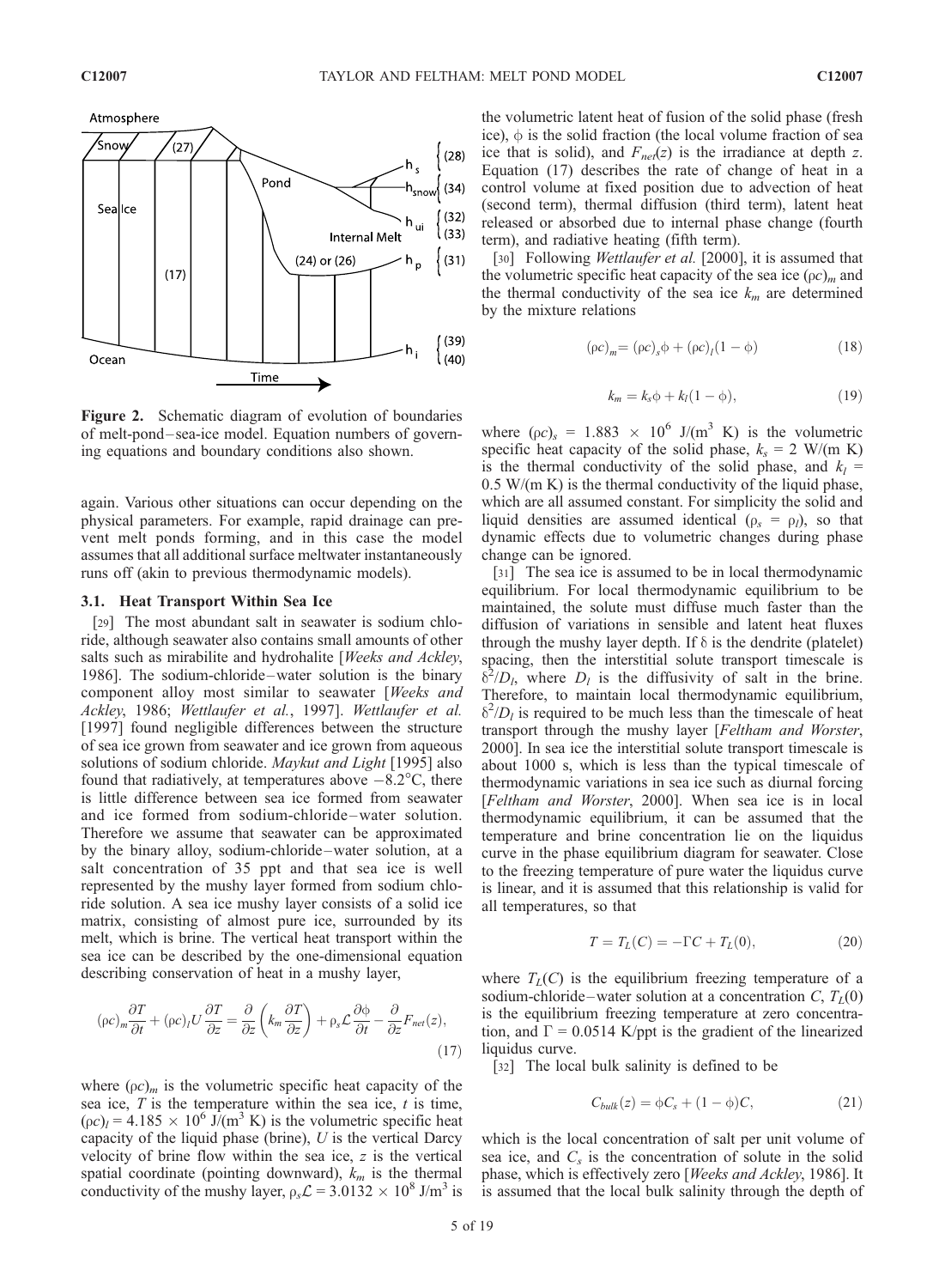the sea ice is a constant 3.2 ppt [Ebert and Curry, 1993] and remains so throughout simulations. The value of 3.2 ppt for the constant bulk salinity is consistent with the bulk salinity of multiyear sea ice of about 2 m thickness [Kovacs, 1996]. The assumption of constant local bulk salinity allows the solid fraction to be expressed in terms of temperature by rearranging equation (21) and using the liquidus relationship (20). Therefore the temperature determines the local solid fraction and hence the thermal conductivity and specific heat capacity. When there is a melt pond, the solid fraction near the surface of the sea ice is always small, so that the thermal properties are close to those of the liquid component. At the base of the sea ice the solid fraction is always large, so that the thermal properties are close to those of the solid component. Therefore, altering the bulk salinity will not affect the melt rates significantly. Replacing the time derivative of the solid fraction in equation (17) and replacing the solid fraction in the mixture relations (18) and (19) transforms equation (17) into a nonlinear advectiondiffusion equation, which is analogous to that used by Maykut and Untersteiner [1971] when there is no advection.

#### 3.2. Heat Transport Within Melt Pond and Internal Melt Region

[33] For melt ponds with low salinities, where the surface is being heated, ''warm'' surface water will be more dense than cool water at the base of the melt pond, and so there will be a natural propensity for the surface water to sink and be replaced by water at depth. This overturning is inhibited by frictional losses due to the melt pond's viscosity and heat diffusion away from a sinking plume, which reduces its negative buoyancy. Turbulent convective motions take place when the melt pond becomes dynamically unstable, which occurs once the time-dependent Rayleigh number  $Ra(t)$  exceeds the critical Rayleigh number  $Ra_{crit}$ . The timedependent Rayleigh number is given by

$$
Ra(t) = \frac{g\alpha^* \Delta T H_1^3}{\nu_l \kappa_l},\tag{22}
$$

where  $g = 9.81$  m/s<sup>2</sup> is the magnitude of acceleration due to gravity,  $\alpha^* = 5 \times 10^{-5} \text{ K}^{-1}$  is the coefficient of thermal expansion of the water in the melt pond,  $\Delta T$  is the temperature difference across the pond,  $\kappa_l = k_l/(\rho c)_l \simeq$  $1.19 \times 10^{-7}$  m<sup>2</sup>/s is the thermal diffusivity of the melt pond,  $v_l = 10^{-6}$  m<sup>2</sup>/s is the kinematic viscosity of the water in the melt pond, and  $H_1$  is the depth of the melt pond (following the notation used in section 2). The critical Rayleigh number  $Ra_{\text{crit}} = 630$  is assumed to be constant from a numerical study [Taylor, 2003].

[34] A simple order of magnitude estimate of the Rayleigh number of a 0.1-m melt pond assuming a 0.2 K temperature difference across the entire pond depth is

$$
Ra(t) \simeq \frac{10 \text{ m/s}^2 \cdot 5 \times 10^{-5} \text{ K}^{-1} \cdot 0.2 \text{ K} \cdot (0.1 \text{ m})^3}{10^{-6} \text{ m}^2/\text{s} \cdot 10^{-7} \text{ m}^2/\text{s}} \simeq 10^6, \quad (23)
$$

using equation (22). Such large Rayleigh numbers lead to turbulent convective motion.

[35] Observations show that as well as natural convection, there can be forced convection within the pond driven by the wind [Eicken et al., 2002]. Observations of scalping at the sides of melt ponds [Fetterer and Untersteiner, 1998] have been explained by melt pond surface currents. The rate of turbulent heat transfer through the pond may be increased in the presence of wind-driven mixing; however, as the sensible and latent heat losses to the atmosphere may be affected, the impact on the melt rate beneath the melt pond is not clear.

[36] In the nonturbulent regime ( $Ra(t) < Ra_{crit}$ ), the equation describing conservation of heat is

$$
(\rho c)_l \left(\frac{\partial T}{\partial t} + u \frac{\partial T}{\partial z}\right) = k_l \frac{\partial^2 T}{\partial z^2} - \frac{\partial}{\partial z} F_{\text{net}}(z),\tag{24}
$$

where  $u$  is the fluid velocity in the liquid region. Since the model is one-dimensional, the assumption of continuity of mass flux at the lower boundary of the liquid region implies that  $u = U$ . Equation (24) describes the rate of change of temperature in a control volume at fixed position (first term), subject to advection of heat (second term), thermal diffusion (third term), and radiative heating (fourth term).

[37] Turbulent convection leads to mixing of the melt pond, except near the boundaries where diffusive effects are dominant. As the Rayleigh number becomes larger the temperature gradient steepens near the boundaries and flattens in the core of the melt pond. In the turbulent case, it is assumed that the pond interior is well mixed and the evolution of the mean core temperature of the pond  $T(t)$  is to be determined. For simplicity, the pond salinity  $C_{\text{pond}}$  is assumed constant and the mixing of the pond is assumed to leave the salinity unchanged.

[38] Heat transfer across the melt-pond-sea-ice and internal-melt –sea-ice boundaries due to turbulent convective overturning is modeled using the four-thirds law for turbulent convection. The four-thirds law arises when the heat flux across a fluid layer is assumed to be independent of the depth of a fluid layer, so that the Nusselt number, which is the ratio of the convective to diffusive heat flux, is proportional to the Rayleigh number to the power of one third [*Linden*, 2000]. Then the heat flux at the boundary of a liquid region (melt pond or internal melt), directed outward, is given by

$$
F_c(T^*) = \operatorname{sgn}(\bar{T} - T^*)(\rho c)_t J |\bar{T} - T^*|^{4/3} \quad \text{if } \text{Ra}(t) \ge \text{Ra}_{\text{crit}},
$$
  
\n
$$
= -k_l \frac{\partial T}{\partial z} \quad \text{if } \text{Ra}(t) < \text{Ra}_{\text{crit}} \text{ and } z = h_l,
$$
  
\n
$$
= k_l \frac{\partial T}{\partial z} \quad \text{if } \text{Ra}(t) < \text{Ra}_{\text{crit}} \text{ and } z = h_u,
$$
 (25)

where  $T^*$  is the boundary temperature,  $h_l$  is the location of the lower boundary of the liquid region (pond or internal melt),  $h_u$  is the location of the upper boundary of the liquid region, and

$$
J = \gamma \left(\frac{g\alpha^* \kappa_l^2}{\nu_l}\right)^{1/3},
$$

where  $\gamma$  is a dimensionless number taken to be 0.1 [*Huppert,* 2000].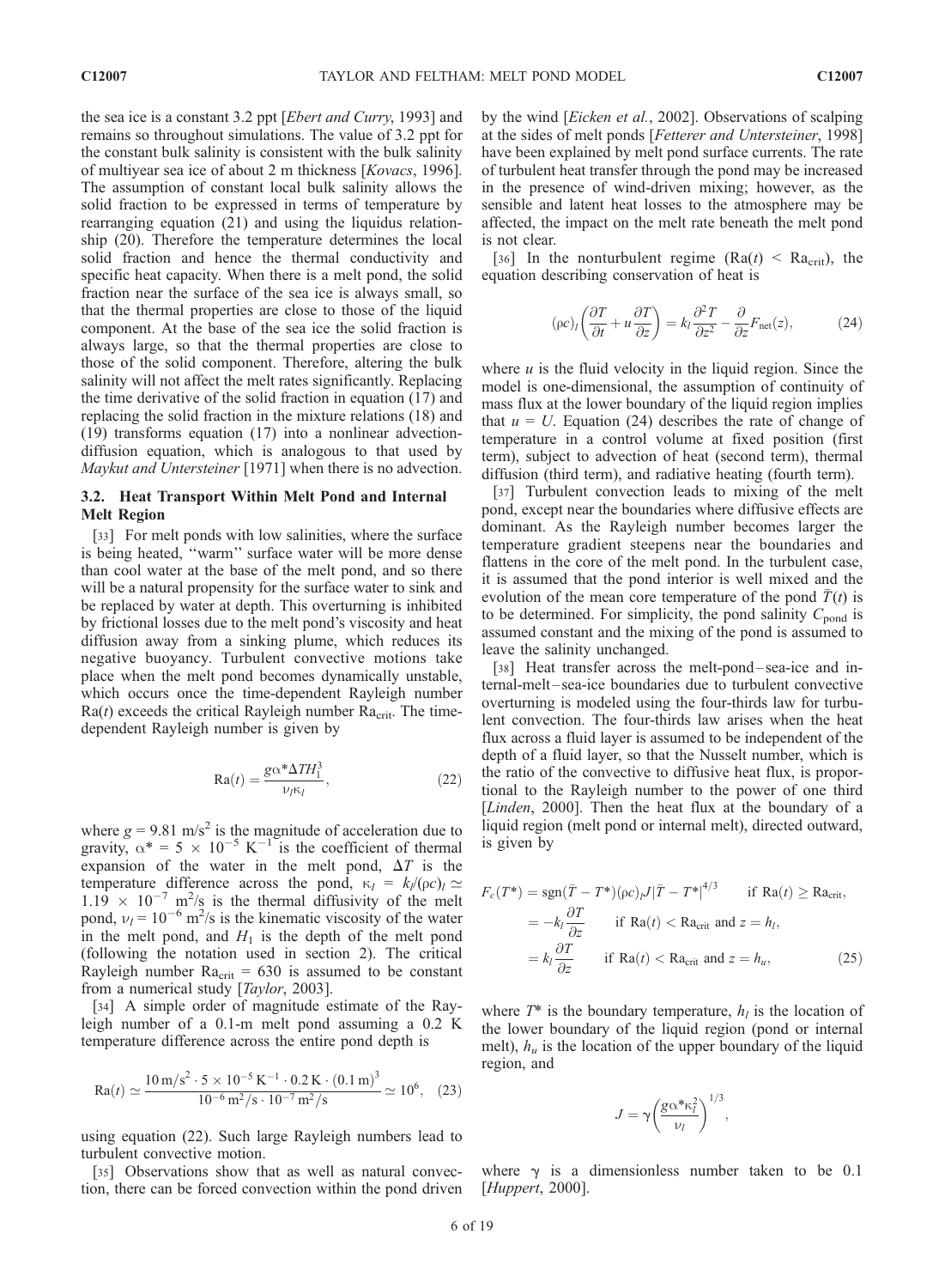[39] For the turbulent case, conservation of energy in the liquid region yields

$$
(\rho c)_l H_1 \frac{\partial \bar{T}}{\partial t} = -F_c(T_l) - F_c(T_u) - \int_{h_u}^{h_l} \frac{\partial}{\partial z} F_{\text{net}}(z) dz,
$$
 (26)

where  $T_l$  is the temperature at the lower boundary of the liquid region, and  $T_u$  is the temperature at the upper boundary of the liquid region. It is assumed that the radiative energy that would be absorbed across the thin boundary layers is transferred instantaneously into the turbulent core, and that the boundary layers are always much thinner than the convecting region. This should be valid for developed melt ponds since  $Ra(t)/Ra_{crit}$  is typically  $\mathcal{O}(10^3)$  (using equation 23). Equation (26) equates the change in total sensible heat of the turbulent core (first term) to the heat flux in/out from the upper boundary (second term) minus the heat flux out of the lower boundary (third term) plus the total heat gain from internal heating due to incoming short-wave radiation (fourth term).

#### 3.3. Heat Transport Within Snow

[40] Since the snow cover is highly complex and is not the main focus of this paper, we use the model of snow introduced by Maykut and Untersteiner [1971]. Heat transport within the snow is governed by the diffusion equation,

$$
\rho_{\text{snow}} c_{\text{snow}} \frac{\partial T}{\partial t} = k_{\text{snow}} \frac{\partial^2 T}{\partial z^2},\tag{27}
$$

where  $\rho_{\text{snow}} = 330 \text{ kg/m}^3$  is the constant wintertime density of the snow,  $c_{\text{snow}} = 2092$  J/(kg K) is the constant volumetric specific heat capacity of snow, and  $k_{\text{snow}} =$ 0.31 W/(m K) is the constant thermal conductivity of snow. Radiation is neglected within the snow cover since most of the short-wave energy is scattered near the surface [Wiscombe and Warren, 1980]. This leads to high albedos (greater than 0.8), so that only a relatively small fraction of incident radiation penetrates the snow and leads to internal heating. The influence of this small amount of radiation should only influence the timing of the start of the melt season, and is unlikely to produce qualitatively different results during the melt season.

#### 3.4. Boundary Conditions

[41] The net energy per unit area at the upper surface  $(z =$  $h<sub>s</sub>$ ), i.e., the interface with the atmosphere, for all surface types is given by

$$
(E_{\text{net}})^{x}_{0} \equiv \chi^{x} + F_{LW} - \epsilon^{x} \sigma T_{0}^{4}! + (1 - i_{0}^{x})(1 - \alpha)F_{SW} - F_{\text{sens}}^{x} - F_{\text{lat}}^{x},
$$
\n(28)

where superscript x denotes the surface type ( $m =$  sea ice, snow = snow,  $l =$  pond),  $\chi^x$  is the conductive flux (sea ice, snow, or diffusive melt pond) or convective flux (convective melt pond) into the surface,  $\epsilon^x$  is the emissivity  $(\epsilon^m = \epsilon^{\text{snow}} =$  $(0.99, \epsilon^l = 0.97$  [*Ebert and Curry*, 1993]),  $\sigma = 5.67 \times 10^{-8}$  is the Stefan-Boltzmann constant,  $T_0$  (K) is the temperature at the surface, and  $i_0^x$  is the fraction of radiation that is not absorbed near the surface. For snow and sea ice,  $\chi^x = k_x \partial T / \partial z$ , and for a melt pond,  $\chi^l = F_c(T_0)$ , as given by equation (25).

[42] For the sensible and latent heat fluxes, we use bulk parameterizations identical to *Ebert and Curry* [1993], given by

$$
F_{\text{sens}}^{\text{x}} = \rho_a c_a C_T^{\text{x}} \nu (T_a - T_0) \tag{29}
$$

$$
F_{\text{lat}}^{\text{x}} = \rho_a \mathcal{L}^* C_T^{\text{x}} \nu (q_a - q_0), \tag{30}
$$

where  $\rho_a = 1.275 \text{ kg/m}^3$  is the density of dry air,  $c_a = 1005 \text{ J/m}^3$ (kg K) is the specific heat capacity of dry air,  $T_a$  (K) is the air temperature at some reference height (obtained from data),  $v$  (m/s) is the wind speed at the reference height (obtained from data),  $\mathcal{L}^* = 2.501 \times 10^6$  J/kg is the latent heat of vaporization,  $q_0$  is the specific humidity (mass of water vapor per unit mass of air) at the surface,  $q_a$  is the specific humidity at the reference level (obtained from data), and  $C_T^x$  is a stability dependent bulk transfer coefficient following *Ebert and Curry* [1993]. Since there have not been any measurements of sensible or latent heat fluxes over melt ponds to date (E. L. Andreas, personal communication, 2002), we assume that the value of the transfer coefficient  $C_T^{\prime}$  for melt ponds is identical to that used for leads by Ebert and Curry [1993]. The specific humidity at the surface is estimated using the assumption that the air at the surface is saturated, so that

$$
q_0 = \frac{0.622p_v}{p_{\text{atm}} - 0.378p_v},
$$

where  $p_v = 2.53 \times 10^8 \exp(-5420/T_0)$  (kPa) is the partial pressure of water vapor [Rogers and Yau, 1989], and  $p_{\text{atm}}$  (kPa) is the atmospheric pressure (obtained from data).

[43] The parameter  $i_0^x$  represents the fraction of incident radiation that passes through the surface into the interior of the ice, pond, or snow, and does not contribute to energy changes at the surface. While  $i_0^x$  will vary on a short timescale due to cloudiness, we neglect this variation in our study. The surface energy fluxes (e.g., long-wave radiation, and turbulent fluxes) are transferred over small lengthscales (e.g., absorption depth, viscous molecular sublayer). Therefore the  $i_0^x$  parameter can be interpreted physically as the fraction of incident short-wave radiation that is not absorbed over a small lengthscale at the surface. To conserve energy within the body of the melt-pond – seaice system, the radiation predicted by the two-stream radiation model is attenuated by  $\vec{i}_0$  of its initial value. Clearly, from the assumption that no radiation penetrates snow-covered sea ice, we have  $i_0^{\text{snow}} = 0$ . In a numerical simulation, energy is only ''measured'' at the location of grid points. Therefore  $i_0^x$  must represent the fraction of energy that passes through the surface of the model to the first interior grid point. The extinction coefficient decreases by up to 2 orders of magnitude near the surface of sea ice [Grenfell and Maykut, 1977], so that unless the optical model used reproduces the correct variation between the first two grid points, the error introduced must be accounted for by modifying the magnitude of  $i_0^m$ . The radiation model that we use neglects spectral variation, and longer wavelengths of radiation are absorbed more effectively than shorter wavelengths.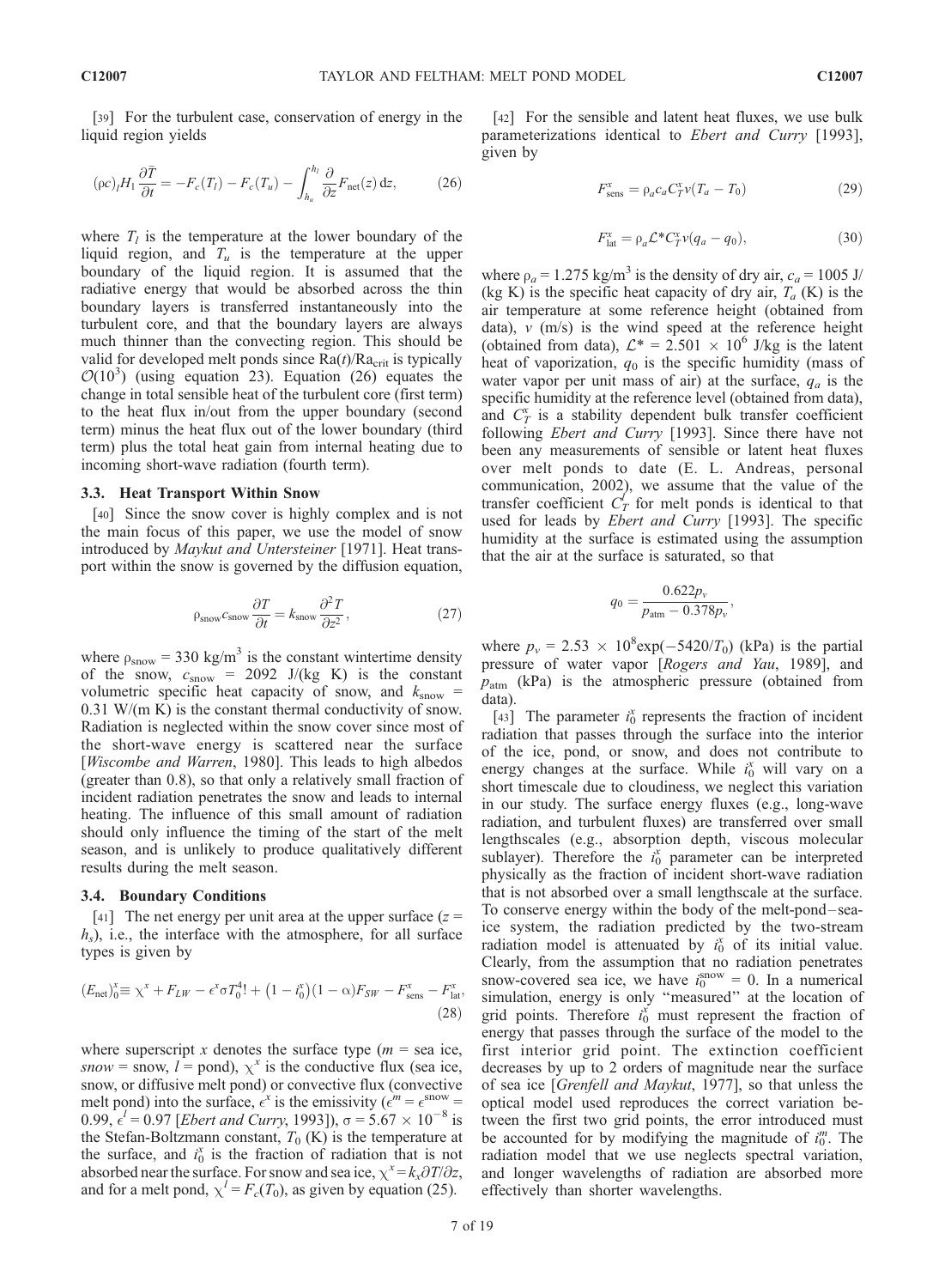[44] Previous studies [e.g., *Ebert and Curry*, 1993; Maykut and Untersteiner, 1971] had relatively coarse resolutions; however, in the melt-pond – sea-ice model calculations presented here, we have used a fixed number of grid points at a much higher resolution (641 grid points), and our model does not have spectral variation or vertical variations of optical properties within each layer (ice/pond). Therefore, for the sea ice surface, we define  $i_0^m$  as the minimum of 0.4 and the ratio of the net irradiance at the first interior grid point to the irradiance at the surface, which is the fraction of incident radiation that is not reflected by the sea ice at the first interior grid point. This ensures that subsurface melting for the case of melting bare sea ice is avoided [*Taylor*, 2003]. This is necessary because the radiation model is insufficient to describe the variation in optical properties near the surface of the sea ice in this case. For melt ponds, most of the short-wave radiation beyond 700 nm is absorbed very effectively [Perovich et al., 1999]. The rapidly absorbed radiation is assumed to contribute to the surface energy balance via the  $i_0^l$  parameter. From observations of cloudy sky incident radiation [Grenfell, 1979], up to 40% of the incident short-wave radiation field is beyond the 700 nm range. Therefore the parameter  $i_0^l$  is assumed constant and is set equal to 0.6.

[45] For numerical simplicity, we assume that the melting temperature of the upper surface of the sea ice  $(T_L(C_{\text{pond}})$  =  $-0.2^{\circ}$ C) is constant and is marginally less than the equilibrium freezing temperature of the bulk salinity of the ice  $(T_L(C_{\text{bulk}}))$ , so that an explicit Stefan condition can be used. This is an assumption made for numerical convenience. In the (typical) case that the pond salinity is less than the bulk salinity of the sea ice, the solid fraction  $\phi$  at the pond-ice interface is zero and the interface position must be determined implicitly from the balance of energy flux across the interface. Setting the solid fraction to be a small constant enables the interface position to be determined explicitly and is justified through our numerical experiments and previous calculations [e.g., Feltham and Worster, 1999]. If the surface temperature is less than the melting temperature, then the net energy at the upper surface of the sea ice  $(E_{\text{net}})_0^m$ must be zero. If the surface temperature is at the melting temperature, then the net energy at the surface must balance the latent heat required to melt the mushy layer,  $\rho_s \mathcal{L} \phi dh_s/dt$ .

[46] If a melt pond forms, then the surface energy balance for the melt pond  $(E_{\text{net}})_0^l$  is used and must equal zero. The velocity of the pond-ice boundary is determined from the Stefan condition,

$$
\rho_s \mathcal{L} \phi \frac{dh_p}{dt} = k_m \frac{\partial T}{\partial z} + F_c \big( T_L \big( C_{\text{pond}} \big) \big), \qquad \big( z = h_p \big). \tag{31}
$$

[47] We assume that the refreezing surface of a melt pond forms a mushy layer of the same constant bulk salinity as the lower sea ice layer, and with freezing temperature identical to the upper surface of the lower sea ice layer. This enables the sea ice to reform as a continuous block once the internal melt region has completely refrozen. At the upper-ice–internal-melt interface  $(z = h_{ui})$  the temperature is at the melting temperature of the pond, so that

$$
T = T_L(C_{\text{pond}}),\tag{32}
$$

and the velocity of the boundary is given by the Stefan condition

$$
\rho_s \mathcal{L} \phi \frac{dh_{\text{ui}}}{dt} = k_m \frac{\partial T}{\partial z} - F_c \left( T_L \left( C_{\text{pond}} \right) \right). \tag{33}
$$

[48] The accretion of snow onto the ice surface in the model is identical to the findings of Maykut and Untersteiner [1971] and accumulates linearly at different rates during winter. An accumulation of 30 cm of snow occurs between 20 August and 30 October. An additional 5 cm of snow falls from 1 November to 30 April. Finally, 5 cm falls from 1 May to 31 May, so that in total, there is 40 cm of snowfall per year. Qualitatively, this is similar to the results from SHEBA [Perovich et al., 1999], although at SHEBA the initial accumulation was less rapid than in this case. At the snow-ice interface ( $z = h<sub>snow</sub>$ ) it is assumed that there is no melting until a melt pond forms. When there is no melting at the snow-atmosphere interface the heat flux is assumed to be continuous across the snow-ice boundary, and so

$$
k_{\text{snow}} \frac{\partial T}{\partial z} = k_m \frac{\partial T}{\partial z}.
$$
 (34)

It is also assumed that when there is no melting the temperature is continuous across the snow-ice interface. The evolution of the snow-ice interfacial temperature is determined implicitly from equation (34) using an iterative method.

[49] If the surface temperature of the snow is less than its melting temperature (273 K), then the net energy at the surface  $(E_{net})_0^{\text{snow}}$  must be zero. The melting of snow is complex, with meltwater percolation and refreezing, and rapid densification of the snow cover [Maykut and Untersteiner, 1969]. Since the primary interest here is in the role of melt ponds, we utilize a similar methodology to Maykut and Untersteiner [1971]. As soon as the surface temperature of the snow reaches the melting point, the snow is allowed to melt. There is an initial amount of melt as the snow layer becomes isothermal at its melting point (see below). Subsequently, further melt is determined by the requirement that the net energy at the surface must balance the latent heat required to melt the snow layer, so that

$$
\rho_{\text{snow}} \mathcal{L}_{\text{snow}} \frac{dh_{\text{snow}}}{dt} = (E_{\text{net}})_{0}^{\text{snow}}, \tag{35}
$$

where  $\mathcal{L}_{\text{snow}} = 332424$  J/kg [*Ebert and Curry*, 1993] is the constant latent heat of the snow, and  $\rho_{\text{snow}}$  is the variable density of snow (see below).

[50] The initial quantity of melting is determined by equating the energy required to make the snow layer isothermal at its melting temperature and to raise the surface of the sea ice to its melting temperature (between the first two grid points) with the latent heat required to melt the undetermined quantity of snow. At this time, the temperature profiles within the snow and between the first two grid points within the sea ice are approximately linear.

[51] Since the number of grid points is large, the energy required to raise the sea ice surface to its melting temperature is negligible compared to the energy required to make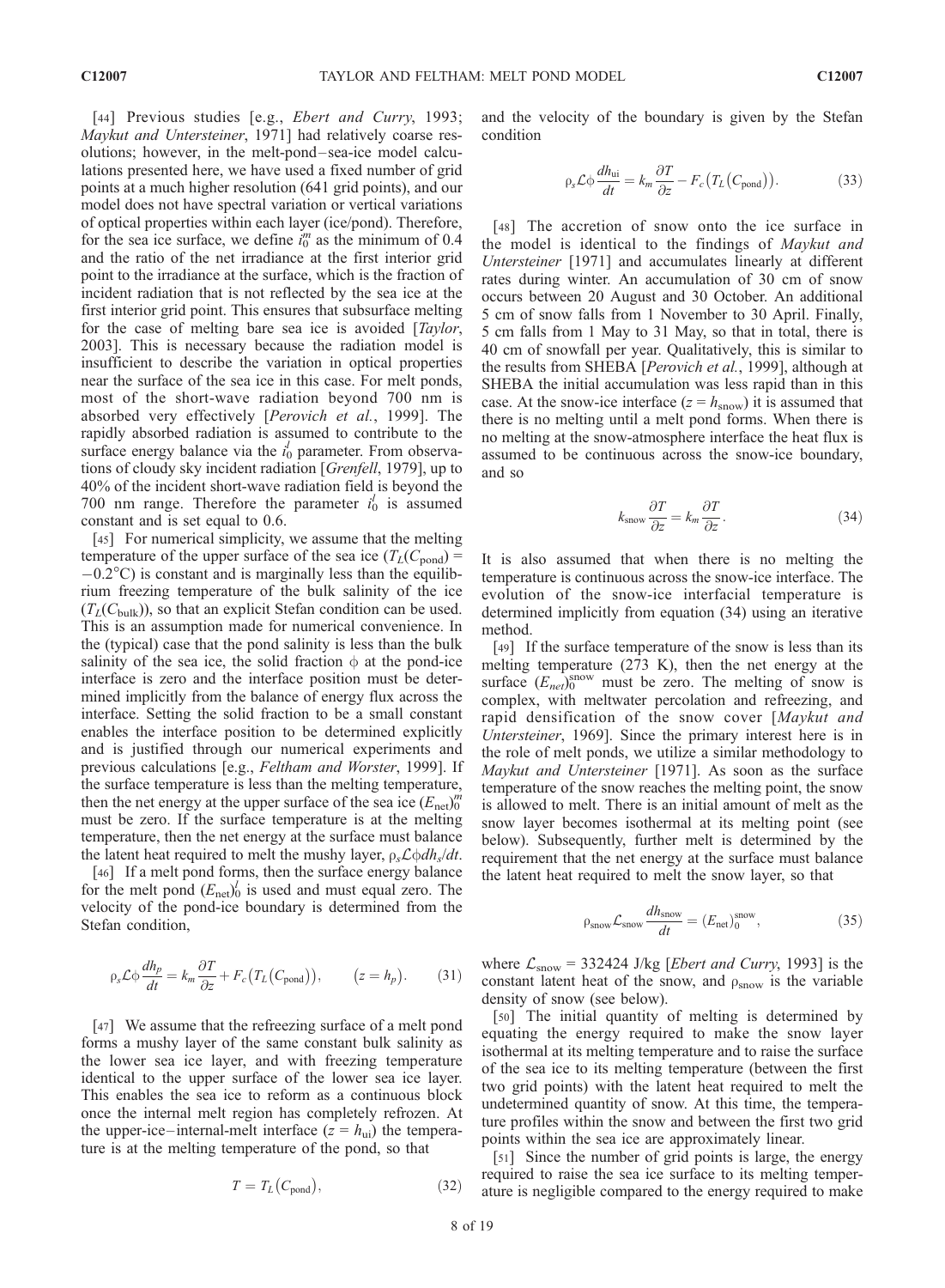$$
(h_s^* - h_s) = \frac{c_{\text{snow}}(h_{\text{snow}} - h_s)(T_0 - T_{\text{ice}}^*)}{2\mathcal{L}_{\text{snow}}},\tag{36}
$$

where  $z = h_s$  ( $z = h_s^*$ ) is the location of the surface of the snow layer before (after) melting has occurred, and  $T_{\text{ice}}^*$  is the temperature of the snow-ice interface before melting has occurred.

the surface can be approximated by

[52] Once this quantity of melting has occurred the snow is assumed instantaneously to be isothermal at its melting temperature and the ice surface is brought to its melting temperature. The density of the snow is also assumed to increase instantaneously to a limiting value, so that  $\rho_{\rm snow}$ increases to  $450 \text{ kg/m}^3$  [*Maykut and Untersteiner*, 1971], to represent rapid densification. The snow is then allowed to melt according to equation (35) until a melt pond forms, with the initial depth of the melt pond being given by  $(h_{\text{snow}})$  $-h_s^*$ ) $\rho_{\text{snow}}/\rho_l$ . For simplicity, we assume that once the depth of the snow surface melts to the initial pond height the melting snow becomes a melt pond.

[53] Unlike previous models, it is required that the snow melts and initiates the formation of a melt pond. Therefore, conservation of mass and energy must be used to estimate the variation of density of the snow as it initially melts to form a melt pond. A linear variation of density with snow depth  $H_{\text{snow}}(t)$  does not satisfy conservation of energy. Therefore we assume that the variation of density with snow depth varies quadratically according to

$$
\rho_{\text{snow}}(H_{\text{snow}}(t)) = aH_{\text{snow}}(t)^2 + bH_{\text{snow}}(t) + c,\tag{37}
$$

where  $a, b$ , and  $c$  are constants determined by the conditions that the initial density of the snow is  $\rho_{\text{snow}}(H_{\text{snow}}(t_0))$  = 450 kg/m<sup>3</sup> at time  $t_0$ , and the final density of the snow, once it has formed a melt pond, is  $\rho_{\text{snow}}(H_{\text{snow}}(t_1)) = 1000 \text{ kg/m}^3$ at time  $t_1$ , where  $H_{\text{snow}}(t_1)$  is the water equivalent of the initial snow layer after initial melting, and the total energy required to melt the snow satisfies

$$
\int_{t_0}^{t_1} \rho_{\text{snow}}(H_{\text{snow}}(t)) \mathcal{L}_{\text{snow}} \frac{dH_{\text{snow}}(t)}{dt} dt
$$
\n
$$
= -\rho(H_{\text{snow}}(t_0)) \mathcal{L}_{\text{snow}} H_{\text{snow}}(t_0).
$$
\n(38)

The exact densification process is unimportant to the simulation of melt ponds. However, it is necessary to ensure that the model initiates with a melt pond from the melting of snow, and also that the model conserves energy.

[54] Since the melt-pond-sea-ice model does not contain any description of the mixed layer of the ocean, we assume, in common with previous models [e.g., Bitz and Lipscomb, 1999; Ebert and Curry, 1993], that the ocean has constant salinity (35 ppt) and is at its equilibrium freezing temperature. Then, any surplus or deficit of salt due to phase change at the sea-ice –ocean interface is assumed to be instantly removed to the mixed layer of the ocean. At the sea-ice-ocean interface  $z = h_i$ , the sea ice is at the freezing temperature of the ocean, so that

$$
T = T_L(C_{\text{ocean}}). \tag{39}
$$

The velocity of the ice – ocean boundary is given by the Stefan condition,

$$
\rho_s \mathcal{L} \phi \frac{dh_i}{dt} = k_m \frac{\partial T}{\partial z} - F_{\text{ocean}}, \qquad (z = h_i), \tag{40}
$$

where  $F_{\text{ocean}}$  is the heat flux from the ocean directed into the base of the ice. Equation (40) states that the excess/deficit of heat at the melting interface balances the latent heat released/absorbed at the melting interface.

#### 3.5. Drainage

[55] Since summer sea ice is porous [*Eicken et al.*, 2002], drainage occurs within melt ponds that are above sea level at a rate dictated by the pressure head that they create. This is believed to be the primary source of desalination (flushing) of multiyear sea ice [Cox and Weeks, 1974; Untersteiner, 1968].

[56] Vertical drainage through sea ice occurs relatively rapidly, so that the position of the surface of a melt pond relative to the sea surface is essentially dependent on the relative area of the melt pond to its catchment area from which surface melt runs into the pond. For reasonably large ponds the net result is that their surfaces become fixed at the sea surface [Perovich et al., 2003; Taylor, 2003], so that the effective drainage rate is then approximately equal to changes in freeboard.

[57] The net upward motion of sea ice floes which melt during summer has an approximately constant rate [Perovich et al., 1999], which we take to suggest that the effective sea level melt-pond drainage rate is also constant. From these data, we assume that the effective drainage rate  $(dh<sub>s</sub>/dt)$  is a constant 1.75 cm/day.

#### 3.6. Method of Solution

[58] The sets of equations to be solved within each domain are decoupled, in the sense that the interfacial temperatures at the boundaries are fixed, except when a snow layer is present that is not melting.

[59] The governing equations and boundary conditions were nondimensionalized. The governing equations for each layer (snow layer, upper ice layer, melt pond/internal melt, lower ice layer) were transformed from the  $(z, t)$ coordinate system to the  $(\xi, \zeta)$  coordinate system, by the transformation

$$
\xi = \frac{z - h_a}{h_b - h_a}, \qquad \zeta = t,\tag{41}
$$

where  $h_a < h_b$  are the positions of the boundaries of the respective layers. The moving domain  $[h_a, h_b]$  is thus transformed onto the fixed domain [0, 1]. A major advantage of this method is that interpolation of temperatures at the moving boundaries is not required, and that the number of grid points in the numerical scheme remains fixed. A further advantage of this method is that library routine D03PCF from the Numerical Algorithms Group can be used to solve the governing equations.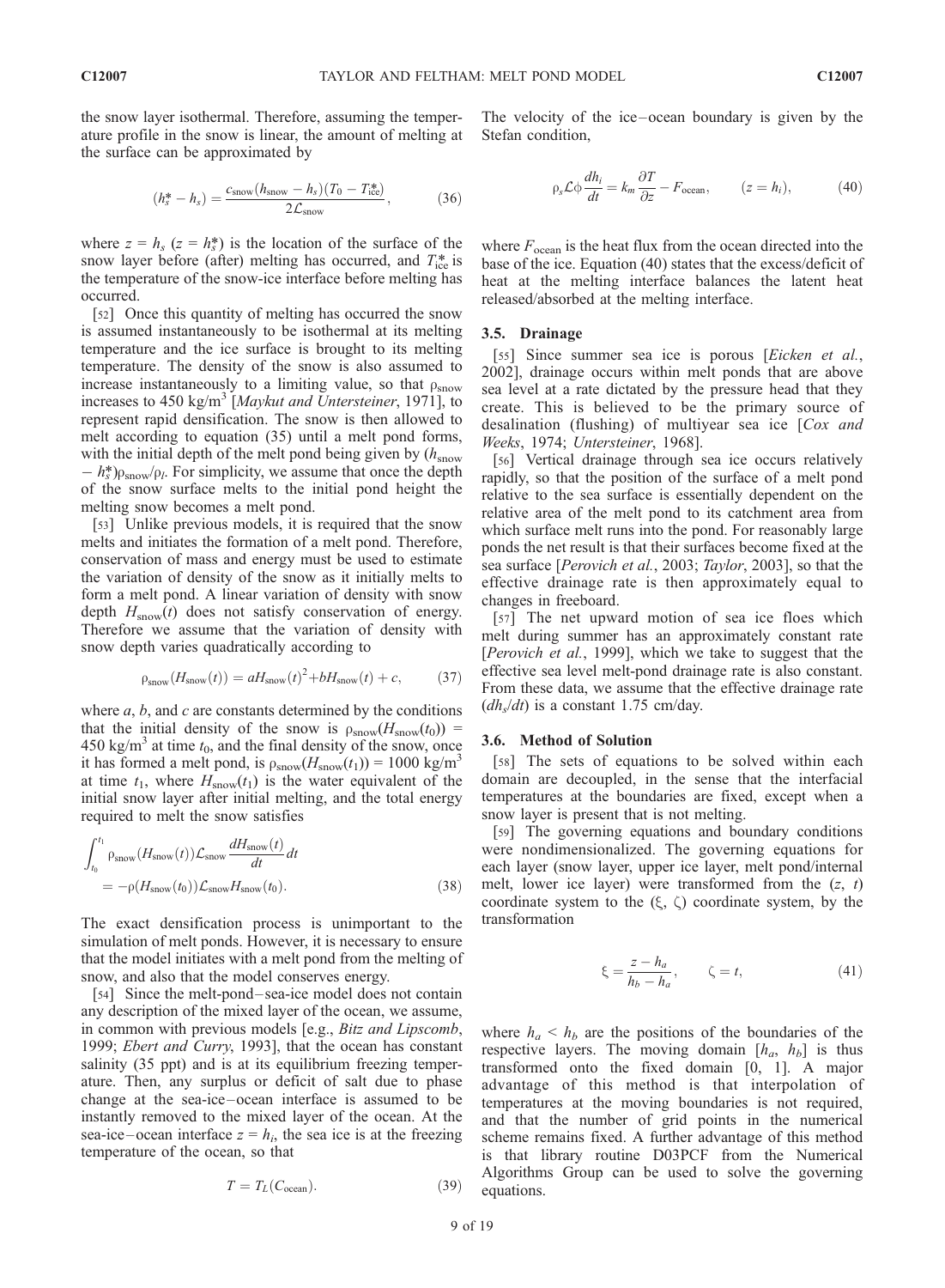

Figure 3. Fitted (white line) and observed (black) seasonal evolution of short-wave radiation  $(F_{SW})$ . (Day 0 denotes 1 January 1998. Data after day 300 correspond to fall 1997 measurements.)

[60] To solve the coupled snow-ice layer equations using D03PCF an iterative scheme was used to calculate the correct interfacial temperature at the end of each time step. The temperature gradients at each side of the interface were approximated using a three-point backward (snow)/forward (ice) difference approximation. D03PCF is integrated using an initial estimate of the interfacial temperature at the end of the time step. The estimate is calculated from the current rate of change of the interfacial temperature determined from previous time steps. The interfacial condition on the heat flux (equation (34)) forms a quadratic equation for the interfacial temperature. The expected interfacial temperature at the end of the time step is calculated from this quadratic expression once D03PCF has been integrated forward in time. If the difference between the initial estimate and the expected interfacial temperature is greater than a prescribed tolerance (0.001, in nondimensional temperature units), then the expected interfacial temperature is used as the initial estimate in the next iteration of D03PCF. If the difference is less than the prescribed tolerance, then the iterations are stopped.

[61] During each time step, the forcing fluxes ( $F_{SW}$ ,  $F_{LW}$ ,  $F_{sens}^{\dot{x}}$ ,  $F_{lat}^{x}$ , and  $F_{ocean}$ ) and the thickness of each layer are assumed fixed. Once the temperature becomes greater than the melting temperature upon integrating the temperatures in the ice forward in time, interpolation is used to estimate initial thickness of the melt. The model boundary conditions are then changed for the next time step to the appropriate configuration. At the end of each time step the forcing fluxes are updated, and the thickness of each layer is updated.

#### 4. Forcing Data

[62] The model input forcing data are: incoming shortwave radiation, incoming long-wave radiation, air temperature at 10 m (used in determining the sensible heat flux), specific humidity at 10 m (used in determining the latent heat flux), air pressure (used in determining the latent heat flux), wind speed at 10 m (used in determining the latent and sensible heat fluxes), and ocean heat flux. The model forcing was assumed to have no diurnal variation, and

varied continuously throughout the annual cycle. Diurnal variation was not considered because it would reduce the accuracy of the model in the early melt season where there could be rapid melt/freeze cycles. Atmospheric SHEBA data were obtained from the online CODIAC system provided by JOSS/UCAR (www.joss.ucar.edu/sheba/) and are derived from data from the SHEBA Surface Flux Group. An assumed profile of the form  $X_{\text{LW}} + Y_{\text{LW}} \cos(2\pi d/365)$ was fitted to the long-wave data using the method of least squares (where  $d$  is day of year), and an assumed profile of the form Max(0,  $X_{SW} + Y_{SW} \sin(2\pi(d - 249)/365)$ ) was fitted to the short-wave data. The best-fit coefficients for the long-wave flux are  $X_{\text{LW}} = 214.27$  and  $Y_{\text{LW}} = -73.81$ . The best-fit coefficients for the short-wave flux are  $X_{SW} = 29.25$ and  $Y_{SW} = -240.59$ . The fitted and observed short- and long-wave fluxes are shown in Figures 3 and 4.

[63] The sensible and latent heat fluxes parameterizations utilize air temperature, specific humidity, air pressure, and wind speed. These were estimated from the SHEBA Surface Flux Group data. The data were averaged for each month, and the average monthly values were interpolated using a cubic spline. Since the data for October were sparse, the averaged September and November value was used. The annual wind speed monthly average was 4.90 m/s (compared to 5 m/s [Ebert and Curry, 1993]) with standard deviation 0.27 m/s, and so a constant value of 4.90 m/s was used.

[64] Since the aim of our study was not to analyze the interaction between ocean and sea ice, the ocean heat flux was prescribed as an external parameter. For simplicity the ocean heat flux was set to be a constant  $2 \text{ W/m}^2$  [Bitz and Lipscomb, 1999]. In reality the ocean heat flux has been observed to have an annual cycle with a summertime peak of over 30  $W/m^2$  [*Perovich and Elder*, 2002]. However, the constant ocean heat flux we use is similar to the annual average of previous investigations [Perovich and Elder, 2002], so that the annual mass balance should not be significantly in error.

#### 5. Simulation Results

[65] The results of the simulations are now presented. First, the baseline, standard case is described and the quality



Figure 4. Fitted (thick line) and observed (thin line) seasonal evolution of long-wave radiation ( $F_{\text{LW}}$ ). (Day 0 denotes 1 January 1998. Data after day 300 correspond to fall 1997 measurements.)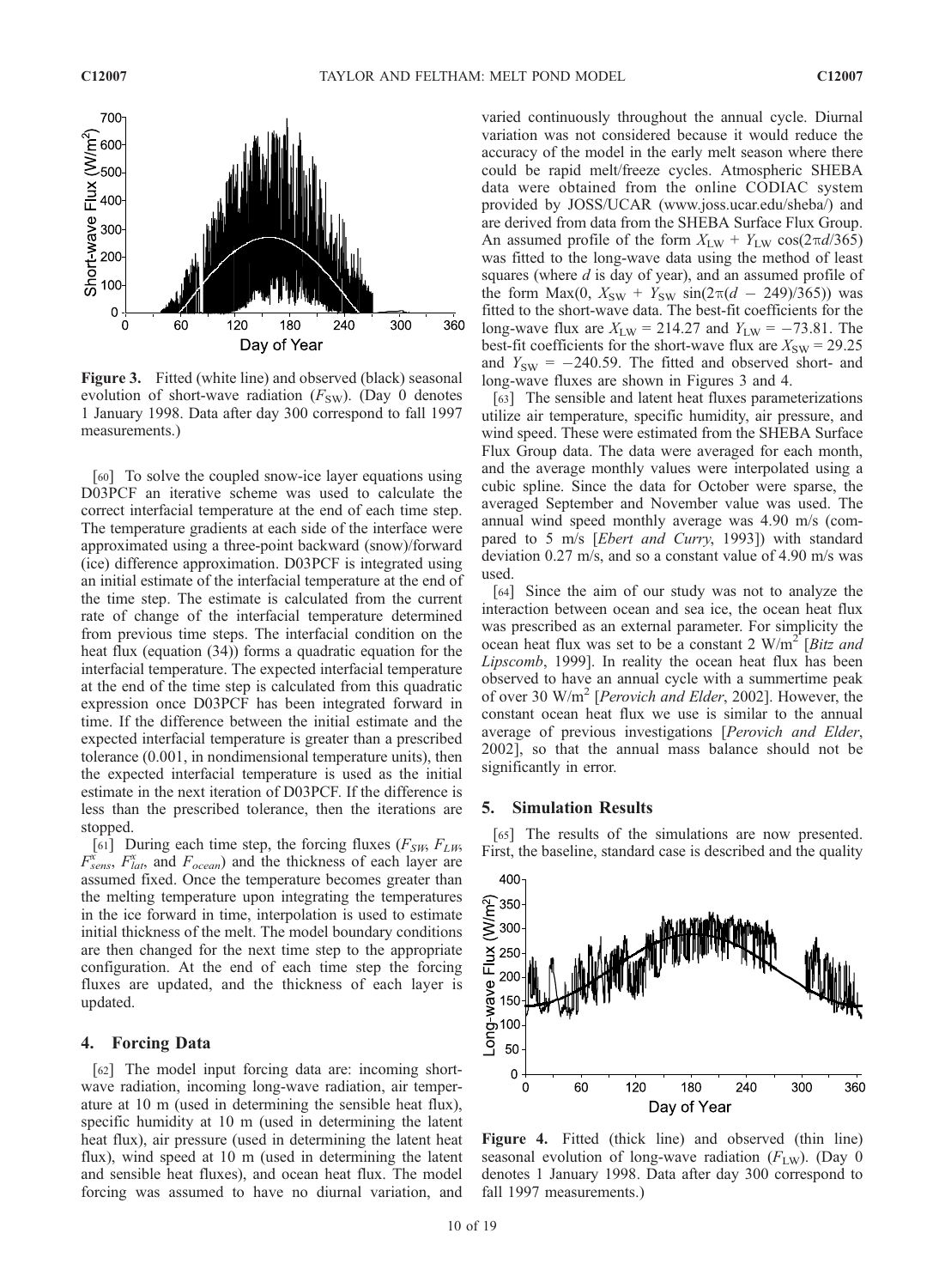

Figure 5. Annual cycle for standard case. Lines indicate motion of boundaries through the year, relative to initial wintertime snow-ice interface (left scale). Uppermost line is the evolution of albedo through the year (right scale). (Day 0 denotes 1 January.)

of the simulation is assessed by comparison to observations at SHEBA and previous modeling. Second, the sensitivity of the model to the drainage rate, initial ice thickness, maximum snow depth, and optical properties is examined.

[66] All model runs are initialized with a linear temperature gradient in the sea ice and the snow and a surface temperature of  $-30^{\circ}$ C, consistent with observed wintertime temperature data at SHEBA [Perovich et al., 1999]. In the snow covered case the snow-ice interfacial temperature is determined simply using the condition of conservation of conductive flux at this boundary (equation (34)). The initial ice thickness is set to 2 m, and the initial snow depth is 0.32 m (consistent with the snow cover formulation described in section 3.4), unless otherwise stated.

[67] The likely long-term fate (after several years) of ice that forms melt ponds will be that it melts completely in summer, with new ice formation through the next season. Therefore, following previous work by Flato and Brown [1996] and *Gabison* [1987], the melt-pond-sea-ice model is allowed to run for one summer melt season from 1 January to 31 December and is then terminated.

#### 5.1. Standard Case

[68] The standard case was chosen to be the simulation with model parameters that gave a reasonable approximation to the expected summertime evolution of melt ponds. Figure 5 shows the evolution of the positions of the boundaries of the melt-pond – sea-ice system. Also shown in the figure is the evolution of the albedo.

[69] During winter the evolution of ice thickness and snow depth is slow, with minor variations at the snow surface due to precipitation and at the ice-ocean interface due to freezing of seawater. As the short-wave energy increases, the temperature of the snow increases until it is warm enough to begin melting, which occurs on day 168 (18 June). When melting begins, the snow albedo drops from its wintertime value (0.84) to its melting value, which is determined from the linearly interpolated value, based on a melting snow value (0.74) at the initial snow thickness and the expected value using the two-stream radiation model at the initial pond depth. The time taken to melt the snow and thus form an initial melt pond is about 9 days, so that on day

177 (27 June), there is a melt pond of depth 0.13 m with albedo 0.42. As summer continues, the pond deepens and the albedo decreases. The temperature of the pond is in good agreement with observations of pond temperature, a few tenths above freezing [Eicken et al., 1994], with maximum surface temperature  $0.74^{\circ}$ C and maximum core temperature  $0.28^{\circ}$ C. On day 213 (2 August) the melt pond is at its maximum depth (0.33 m), having melted through 0.84 m of ice, and the albedo is at its minimum value (0.23). On day 221 (10 August) the melt pond has decreased in depth (0.27 m) and surface ablation has melted 0.92 m of ice. However, it is at this time that refreezing at the melt pond surface occurs, leading to a rapid increase in albedo up to 0.64. The reason for this rapid increase is that the wintertime optical properties of the radiation model are incorporated at this point so that a thin layer of sea ice is highly effective at reflecting the incident radiation. Although this sudden increase in refrozen pond albedo is somewhat unrealistic, in practice the refrozen pond is typically covered in a light dusting of snow, which has the effect of increasing the albedo [Perovich et al., 2002]. The constant drainage rate yields a net mass loss of sea ice at the surface of 0.64 m. After only 10 days, on day 231 (20 August), snow begins to fall, and the albedo rises again to its constant wintertime value (0.84). The internal molten region remains as a store of sensible and latent heat, but refreezes by day 253 (11 September). On day 322 (19 November) the sea ice has cooled sufficiently and begins to refreeze at its base. By the end of December the ice has refrozen so that it is 1.83 m thick, which implies a net annual loss of 0.18 m of sea ice.

[70] The data available from the SHEBA field experiment provide a necessary check on the simulations. SHEBA melt pond mass balance data of Perovich et al. [1999] using 26 depth gauges indicate that the average maximum pond depth was 0.36 m, with maximum 0.54 m. The amount of surface ablation for all the gauges averaged 0.75 m, with minimum 0.4 m and maximum 1.09 m. The standard case exhibited maximum pond depth 0.33 m, and 0.92 m of



Figure 6. Comparison of melt pond depth evolution: Melt-pond– sea-ice model (standard case); Ebert and Curry's [1993] model; and SHEBA [Perovich et al., 1999] data. Discontinuity in data for melt-pond – sea-ice model represents estimated day that snow cover becomes fully molten and forms a melt pond. (Day 0 denotes 1 January.)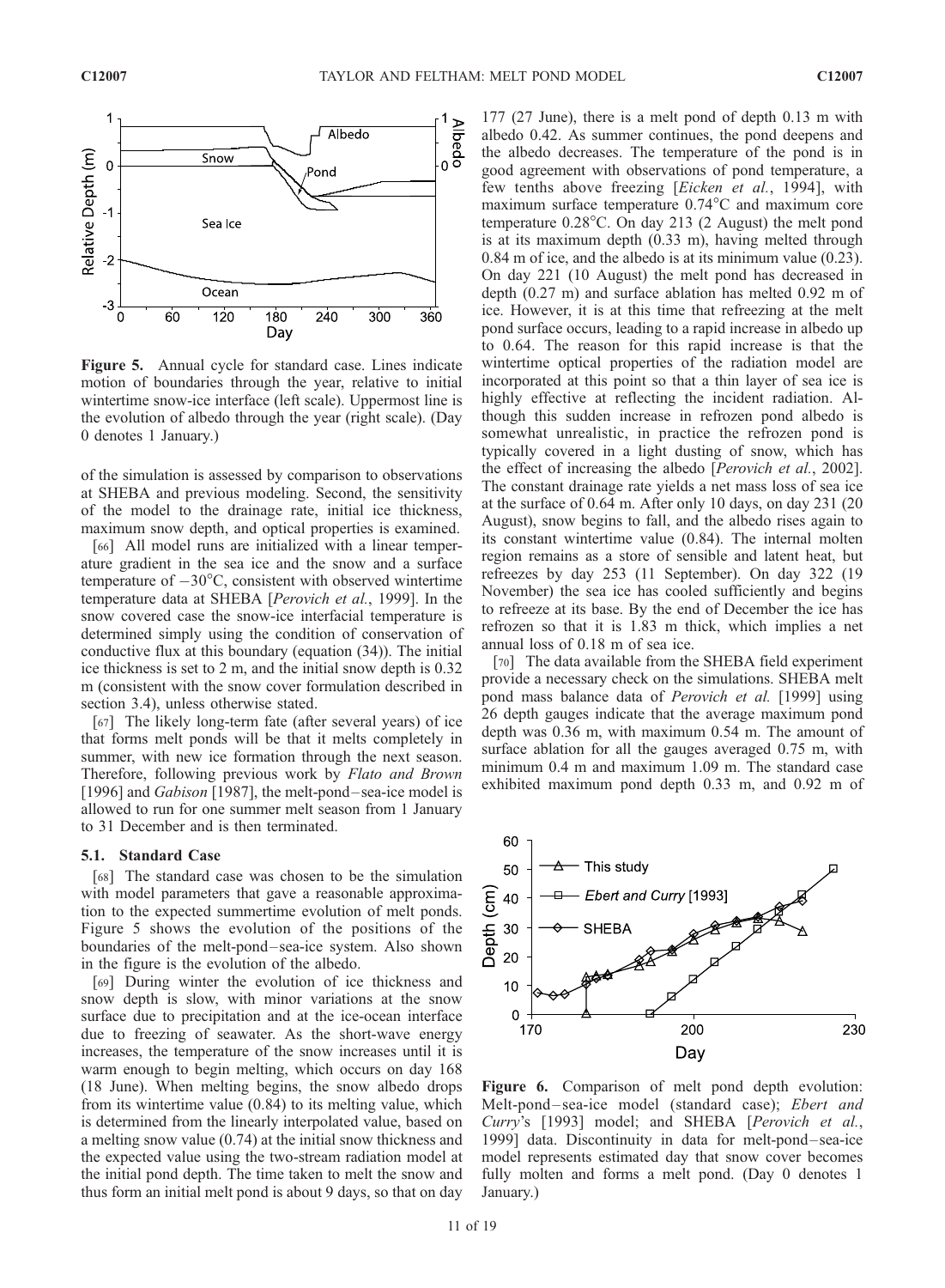

Figure 7. Evolution of short-wave radiation in the meltpond – sea-ice model. Shown are the incoming short-wave radiation (Total), the short-wave radiation that is reflected (Reflected), the short-wave radiation that is absorbed within the whole melt-pond – sea-ice system (Absorbed), and the short-wave radiation that is transmitted through to the ocean (Transmitted). (Day 0 denotes 1 January.)

surface ablation. Therefore the standard case is exhibiting behavior that is similar to observations.

[71] Figure 6 compares the evolution of average pond depths observed at SHEBA [Perovich et al., 1999], with the evolution of pond depth from Ebert and Curry's [1993] model, and the evolution of pond depth from this study. The start of the melt season for the standard case begins late compared to SHEBA data, a feature common among numerical simulations [e.g., *Ebert and Curry*, 1993; *Maykut* and Untersteiner, 1971]. The reason for the late start of the melt season is most likely the use of a constant wintertime snow albedo (in reality, this might be expected to decrease as the snow warms before melting). The standard case underestimates the pond depth at the beginning and end of the melt season, although it is remarkably similar during the middle of the melt season. The most likely reason for this is the specification of a constant drainage rate. Melt rates at the surface of sea ice typically wax and wane with the summer season [Perovich et al., 1999], so that the constant drainage rate is an overestimate at the beginning and end of the summer melt season, but yields reasonable total drainage.

[72] Freeze-up in the standard case occurs in mid-August just as in the SHEBA data. Since the surface forcing data are averaged SHEBA data, this similarity between freeze-up dates is evidence to support the use of turbulent heat transport in the melt pond and suggests that the sensible heat stored in the pond is a good approximation.

[73] Figure 7 shows the evolution of the partitioning of the short-wave radiation between the sea ice and melt pond, the ocean, and the atmosphere. The short-wave radiation peaks on day 156 (6 June) at 270  $W/m^2$ , so that when melt ponds form (day 177) the short-wave radiation is decreasing and the absorbed short-wave radiation rapidly triples in value reaching a maximum of 145 W/m<sup>2</sup>. Table 1 shows the annual radiative energy budget split into ponded and unponded periods. The total incoming short-wave radiation is comparable to previous models [e.g., Ebert and Curry, 1993; Maykut and Untersteiner, 1971]. Although the melt season is relatively short, the quantity of radiation absorbed during summer in the presence of melt ponds is about the same as the radiation absorbed in the rest of the year.

Table 1. Annual Energy Budget for the Standard Case

| Epoch       | Ponds Present,<br>$10^8$ J/m <sup>2</sup> | Ponds Absent,<br>$10^8$ J/m <sup>2</sup> | Whole Year,<br>$10^8$ J/m <sup>2</sup> |
|-------------|-------------------------------------------|------------------------------------------|----------------------------------------|
| Reflected   | 2.52                                      | 17.07                                    | 19.59                                  |
| Absorbed    | 5.04                                      | 4.08                                     | 9.12                                   |
| Transmitted | 0.21                                      | 0.02                                     | 0.23                                   |
| Total       | 7 77                                      | 21 17                                    | 28.94                                  |

[74] A typical temperature profile for fall (day 250) of the standard case is shown in Figure 8. At this time, the model configuration is at its most complex since it has four separate layers that are tracked at each time step. The air temperature has cooled from its summertime value, of around  $0^{\circ}$ C, to  $-3.3^{\circ}$ C, and the sensible and latent heat fluxes are directed into the snow and are about 6  $W/m<sup>2</sup>$  and 3 W/m<sup>2</sup>, respectively.

[75] Figure 9 shows the evolution of temperature inside the ice from day 0 to day 365 (compare Figure 5). The temperatures observed in the sea ice of the standard case are similar to observed temperature profiles from SHEBA [see Perovich et al., 1999], with the ice steadily becoming isothermal as summer approaches, and are generally lower than those simulated by Maykut and Untersteiner [1971].

[76] Maykut and Untersteiner's [1971] model predicts a more rapid cooling of the sea ice during fall than is observed in field data. This is common in thermodynamic models of sea ice. This effect is sometimes ameliorated by adding latent heat to the model at the surface (at a sufficiently low rate to prevent melting from reoccurring). The melt-pond-sea-ice model presented here does not predict as rapid a cooling as previous models (without latent heat addition), and the ice-ocean interface begins to refreeze in late November. As the internal melt region cools and refreezes, it releases sensible and latent heat to the surrounding sea ice, which diffuses away from the melt region. This extra heat reduces the rate of cooling of the sea ice in fall, consistent with observations, and reduces the temperature gradient in the lower half of the sea ice, leading



Figure 8. Temperature profile inside melt-pond-sea-ice model at day 250 of the standard case. Snow depth is 0.078 m and internal melt depth is 0.142 m. Snow–ice interface is at 0 m.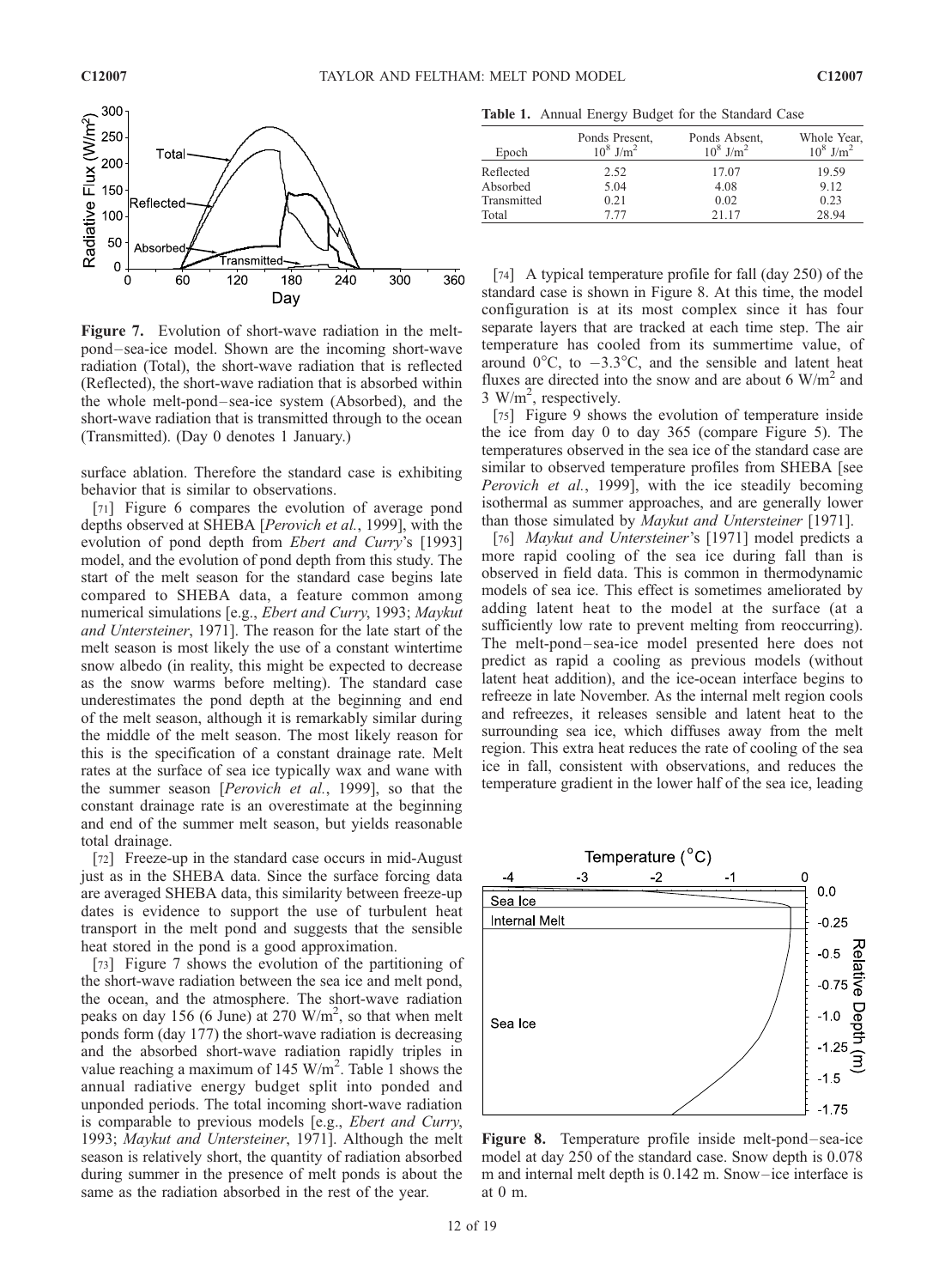

Figure 9. Contour plot of annual evolution of temperature  $({}^{\circ}C)$  inside sea ice in the standard case. Moving boundaries are also shown through the year, relative to initial wintertime snow-ice interface. Linear interpolation was used to construct the contour plot onto a uniform grid. (Day 0 denotes 1 January.)

to less wintertime growth. This effect can be seen by comparing the date on which the sea ice begins to refreeze in Figure 5, where there is a melt pond, to Figure 12 in section 5.2.1, where there is only a short-lived melt pond.

#### 5.2. Model Sensitivity

[77] Since it is the first time that a melt pond has been explicitly simulated as a separate phase on the sea ice, it is important to understand the sensitivity of the melt-pond – sea-ice model to those components that have a large degree of uncertainty. The parameters that we investigate are drainage rate, initial ice thickness, maximum snow depth, and optical properties of sea ice and melt ponds.

[78] To examine sensitivity we perform simulations with different values of the parameter under investigation while holding all other parameters constant and equal to those used in the standard case. The most informative diagnostic of the simulations is the maximum melt pond depth. This is because it can be directly compared to observations and is routinely measured in field studies of melt ponds [e.g., Eicken et al., 1994; Morassutti and LeDrew, 1996; Perovich et al., 1999]. The pond depth is also crucial in determining the albedo of melt pond covered sea ice and is utilized in



Figure 10. Dependence of maximum pond depth upon drainage rate, with other parameters equal to those used in the standard case.



Figure 11. Annual cycle for standard case except that the drainage rate is set to zero. Lines indicate motion of boundaries through the year, relative to initial wintertime snow-ice interface (left scale). Uppermost line is the evolution of albedo through the year (right scale). (Day 0 denotes 1 January 1.)

parameterizations of melt pond albedo [e.g., Ebert and Curry, 1993; Morassutti and LeDrew, 1996].

#### 5.2.1. Drainage

[79] Figure 10 shows the dependence of the maximum pond depth on the drainage rate. Qualitatively, there are three types of behavior that are observed as the drainage rate varies. At low drainage rates  $(0-1.5 \text{ cm/day})$ , the maximum pond depths are large, which is partly because deeper ponds have a lower albedo which enhances melting at their base (see Figure 11, which shows the evolution of the standard case except that drainage rate is set to zero). At intermediate drainage rates  $(1.5-2.0 \text{ cm/day})$ , the maximum pond depths are small, which is partly due to the negative correlation between albedo and pond depth (see Figure 5). At large drainage rates (>2.0 cm/day), the drainage rate is so rapid that initial melt ponds formed from snowmelt drain completely (see Figure 12, which shows the evolution of the standard case except that drainage rate is set to 3.5 cm/day).



Figure 12. Annual cycle for standard case except that the drainage rate was set to 3.5 cm/day. Lines indicate motion of boundaries through the year, relative to initial wintertime snow-ice interface (left scale). Uppermost line is the evolution of albedo through the year (right scale). (Day 0 denotes 1 January.)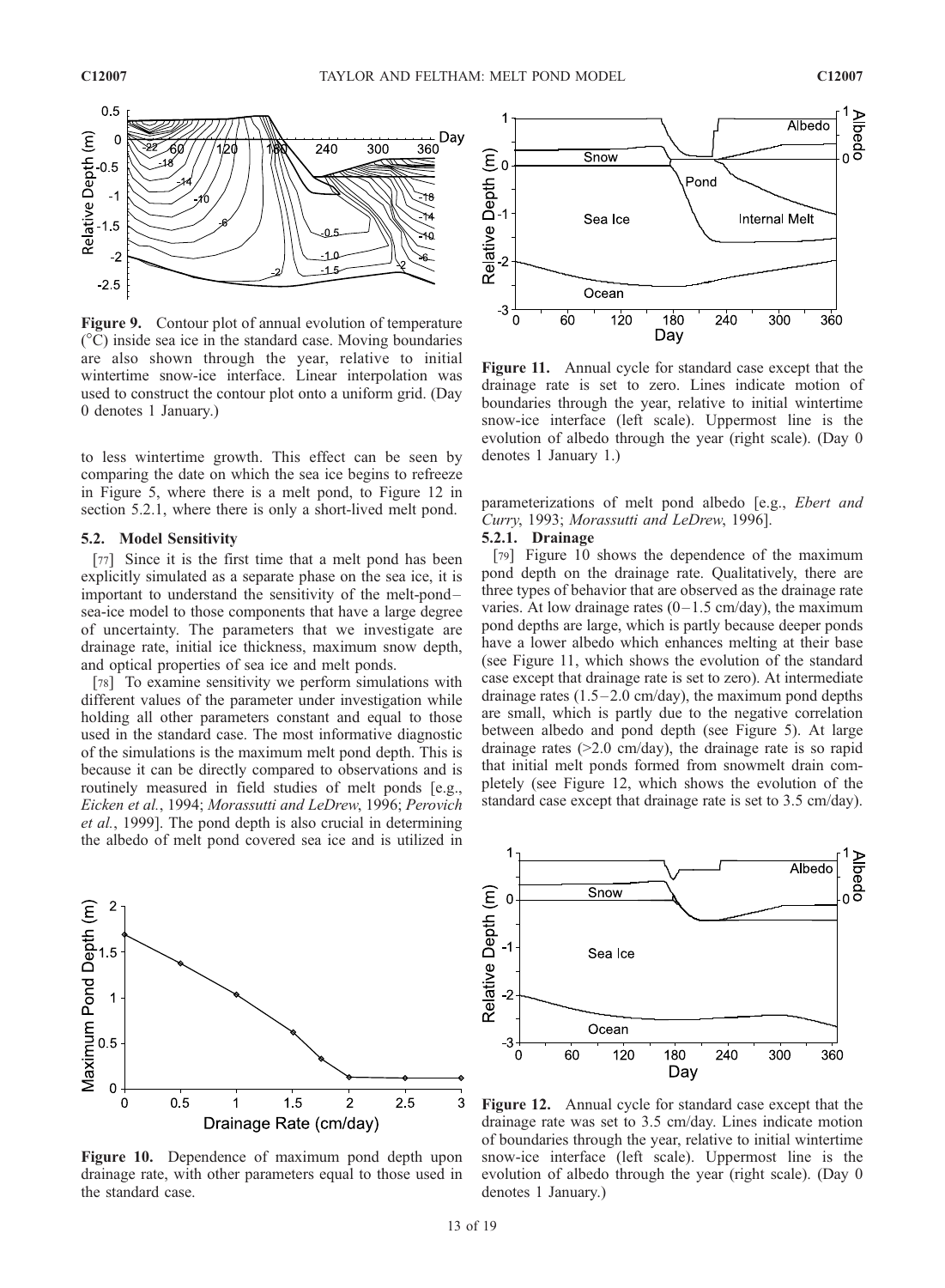

Figure 13. Dependence of maximum pond depth upon initial sea ice depth with other parameters equal to those used in the standard case.

The reason that the maximum pond depth is greater than zero for large drainage rates is that the melt-pond– sea-ice model produces a pond of fixed depth at the beginning of the melt season from melting the initial snow cover. Surface ablation exhibits the same dependence upon drainage rate as the maximum pond depth, since the albedo is correlated to pond depth.

#### 5.2.2. Initial Ice Thickness

[80] Intuitively, it might be expected that the albedofeedback mechanism would accelerate melting of ice initially thinner than the standard case due to its lower albedo. However, the maximum pond depth for thinner ice is less than the standard case. The albedo-feedback mechanism is unimportant at this ice thickness because the albedo is relatively insensitive to changes in ice thickness when the ice thickness is greater than about 0.8 m [Perovich et al., 1986]. The maximum melt pond depth decreases with initial sea ice thickness because of the conductive flux through the sea ice. In the presence of melt ponds, heat is transported away from the pond-ice interface toward the ocean, and thinner ice transports heat away more rapidly. Therefore the melt rate is less rapid, which results in a smaller maximum pond depth. As the initial ice thickness becomes much thinner (less than 0.75 m), the albedo-feedback mechanism becomes more effective than the conductive feedback in the summer and so the maximum pond depth increases slightly (see Figure 13).

[81] Measurements at SHEBA revealed excessive bottom melting of the sea ice cover during the field experiment equivalent to  $187 \text{ MJ/m}^2$  over the year, of which only about two thirds is explained by short-wave radiation entering the ocean through leads [Perovich et al., 2003]. This indicates an energy deficit of about 60 MJ/ $m<sup>2</sup>$  per year, part of which has been suspected of being transmitted short-wave radiation through the ice and melt ponds into the ocean [Perovich and Elder, 2002; Perovich et al., 2003]. The annual estimate of 23  $MJ/m<sup>2</sup>$  (see Table 1) from our standard case calculation accounts for less than half of the missing 60  $MJ/m<sup>2</sup>$ . Figure 14 shows the variation in total annual transmitted radiation for different initial ice thicknesses. To obtain an annual transmission budget of 60  $MJ/m<sup>2</sup>$  requires the initial wintertime ice thickness to be about 1.25 m. This is too thin, since the mean ice thickness at SHEBA was 1.5 m in October 1997 [Perovich et al., 2003]. Therefore, if the



Figure 14. Dependence of annual short-wave transmission into ocean upon initial sea ice depth with other parameters equal to those used in the standard case.

parameter assumptions are valid, it is unlikely that the observed energy deficit is solely due to radiation transmitted through the sea ice cover. Other potential sources for the missing energy, noted by *Perovich et al.* [2003], are heat advected from the edge of the summer sea ice cover and deep warmer water reaching the underside of the ice contributing to melt.

#### 5.2.3. Snow Cover

[82] A snow cover insulates sea ice from the atmosphere, slowing the rate of warming or cooling of the sea ice, and prevents most incoming radiation from entering the sea ice. The net effect of this is to lower the sea ice surface temperature relative to bare sea ice [Sturm et al., 2002].

[83] The sensitivity of the maximum pond depth and maximum surface ablation to the maximum snow depth are shown in Figure 15. The maximum depth of the snow cover was varied by scaling the precipitation rate uniformly throughout the year. The maximum pond depth increases monotonically with maximum snow depth, since the amount of surface water available at the beginning of the melt season is directly proportional to the maximum snow depth. For maximum snow depths greater than 0.3 m, relatively deep ponds are formed that can rapidly melt



Figure 15. Dependence of maximum surface ablation and maximum pond depth upon maximum snow depth with other parameters equal to those used in the standard case. Snow accumulation rate was scaled uniformly through the year to attain variation in maximum snow depth.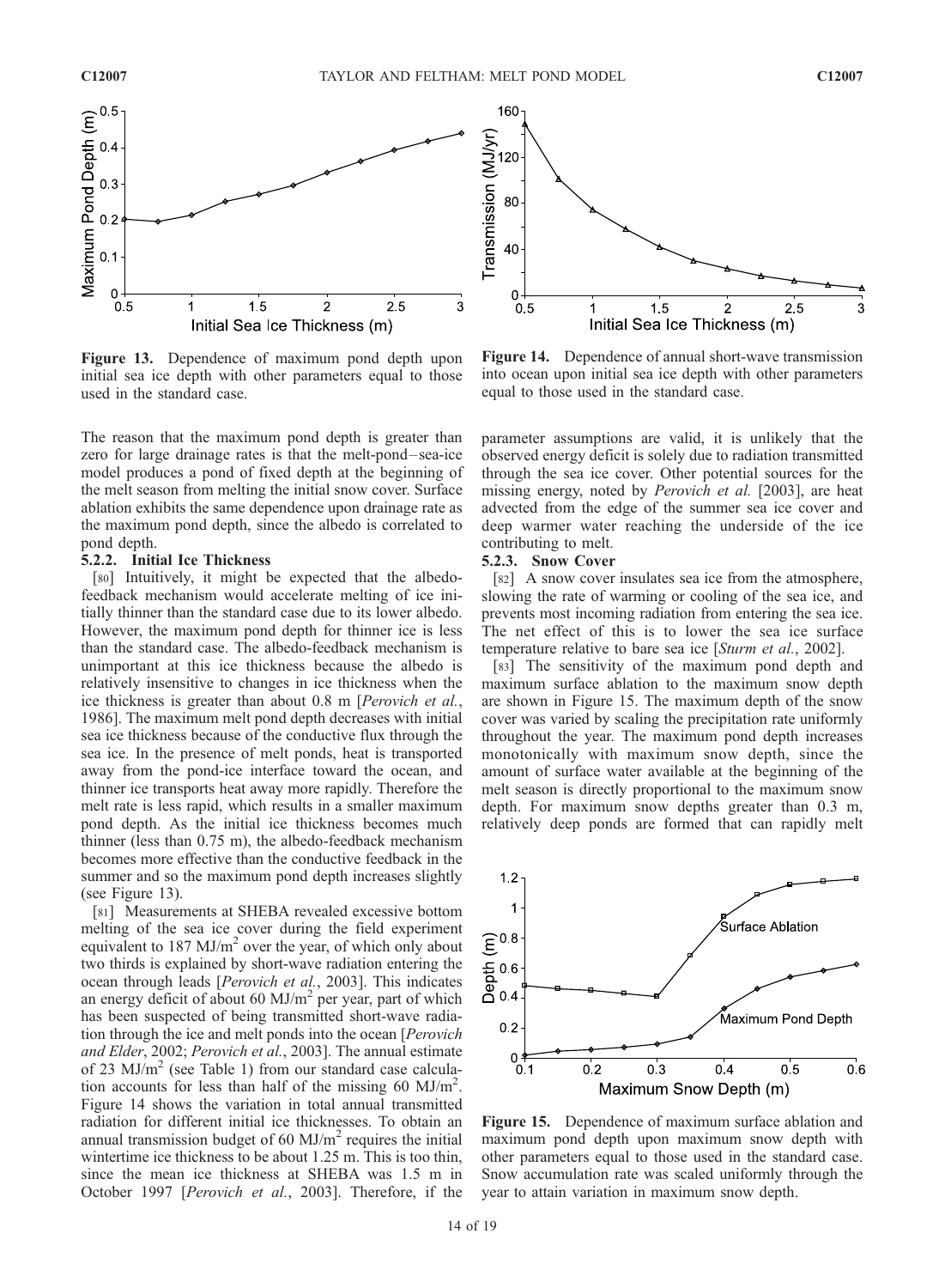

Figure 16. Dependence of maximum pond depth upon sea ice extinction coefficient  $\kappa_2$  with other parameters equal to those used in the standard case.

through the ice and lead to an increase in maximum surface ablation with increasing maximum snow depth. For maximum snow depths less than 0.3 m, however, the maximum surface ablation increases as maximum snow depth decreases. This behavior is due to thinner snow cover allowing melt ponds to form sooner and hence increase the length of the melt season, which overcompensates the corresponding decrease in melt rate associated with shallower melt ponds.

#### 5.2.4. Optical Properties

[84] The optical properties of the melt-pond–sea-ice model are described by two parameters ( $\kappa_2$  and  $s_2$ ) for the ice and two parameters ( $\kappa_1$  and  $i_0$ ) for the pond. Figure 16 shows the dependence of the maximum pond depth upon the extinction coefficient of the sea ice  $(\kappa_2)$ . A lower sea ice extinction coefficient corresponds to proportionally less energy absorbed by the sea ice near the surface than the interior. This allows more sensible heat to be stored within the interior of the ice, so that less energy can contribute to surface melting, in agreement with the results of *Maykut* and Untersteiner [1971]. The result of this is that lower sea ice extinction coefficients lead to ponds that are shallower and with smaller surface ablation.

[85] Figure 17 shows the sensitivity of the maximum pond depth to the sea ice albedo proxy  $s_2$ . Lower sea ice



Figure 17. Dependence of maximum pond depth upon sea ice albedo proxy  $s_2$ <sup>winter</sup> with other parameters equal to those used in the standard case.



Figure 18. Dependence of maximum pond depth upon melt pond extinction coefficient  $\kappa_1$  with other parameters equal to those used in the standard case.

albedo  $s<sub>2</sub>$  corresponds to larger pond depths and increased surface ablation since more short-wave radiation can enter the melt pond and sea ice.

[86] The optical properties of a melt pond are simpler than those of sea ice in that a pond does not have the same temporally evolving morphological complexity. However, the optical properties of the pond can be affected by biological and particulate inclusions (e.g., soot), which can either be in suspension or accumulate at the base of ponds. The effect of suspended inclusions is to increase the absorption coefficient of the pond. Figure 18 shows the sensitivity of the maximum pond depth to the extinction coefficient of the melt pond. As the absorption coefficient of the pond increases, the pond can convert more short-wave radiation into heat, and also there is a decrease in albedo. Both of these effects result in larger pond depths and more sea ice ablation as the extinction coefficient increases.

[87] The  $i_0^l$  parameter for the melt pond determines the amount of radiation that passes through the surface of the pond and contributes to internal heating. This is highly uncertain because the amount of radiation that can pass through the surface depends on the spectral composition of the incident radiation. Clouds absorb longer wavelength



Figure 19. Dependence of maximum pond depth upon fraction of short-wave radiation penetrating into melt pond and sea ice  $i_0^l$  at standard drainage rate with other parameters equal to those used in the standard case.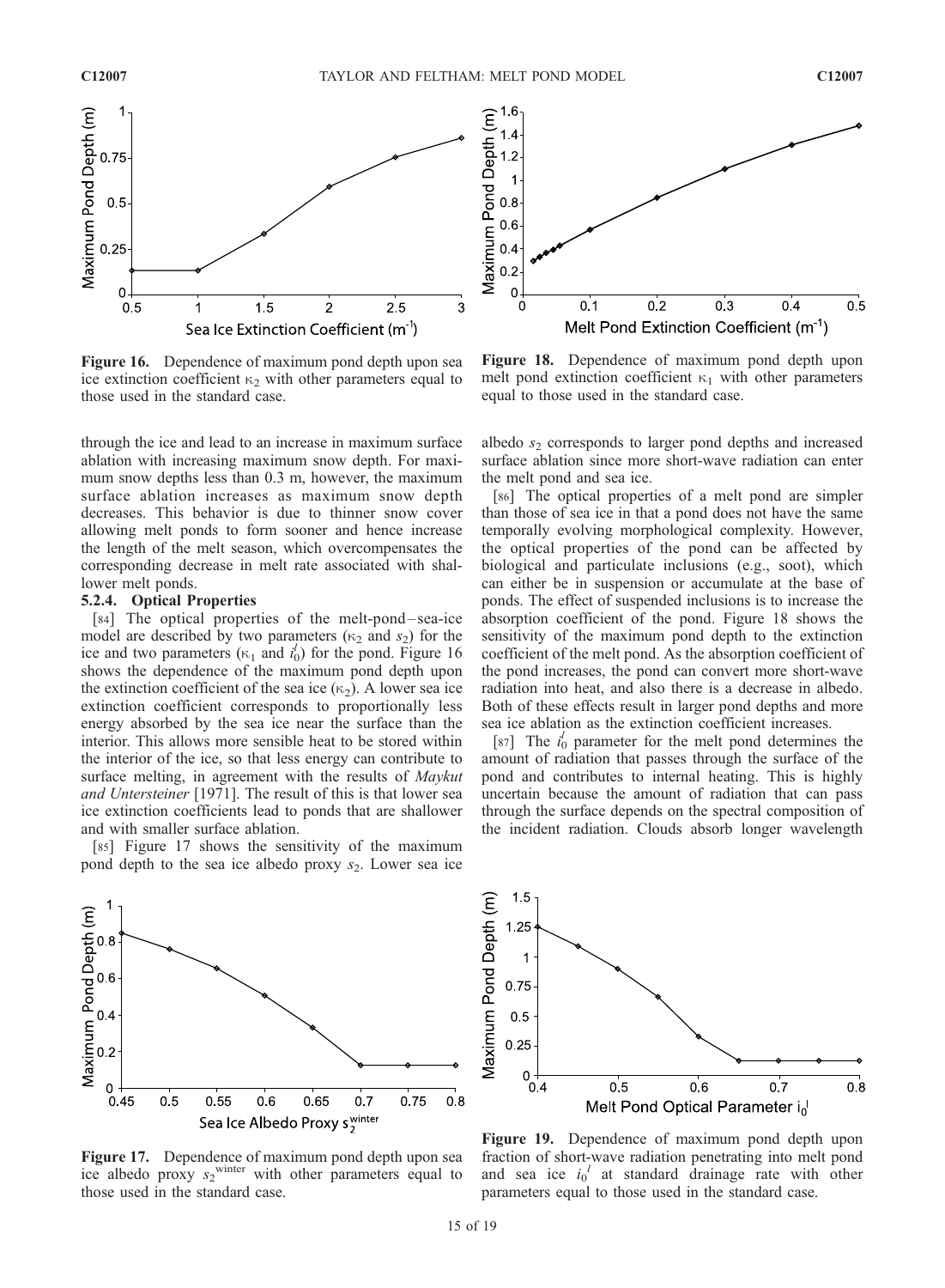Table 2. Sensitivity Parameter  $\delta_{\text{sens}}$  for Variables Against Which the Maximum Melt Pond Depth Sensitivity Was Examined<sup>a</sup>

| Parameter                       | $\sigma_{\text{sens}}$ |
|---------------------------------|------------------------|
| Drainage                        | $-5.228$               |
| Initial ice thickness           | 0.801                  |
| Maximum snow depth              | 3.820                  |
| Sea ice extinction $\kappa_2$   | 2.103                  |
| Ice albedo proxy $s_2$          | $-7.513$               |
| Melt pond extinction $\kappa_1$ | 0.245                  |
| Melt pond parameter $i_0^{\ d}$ | $-9.685$               |

<sup>a</sup>A larger magnitude of  $\delta_{\text{sens}}$  indicates increased sensitivity, with a positive sign indicating that an increase in the parameter leads to an increase in the maximum pond depth, and vice versa.

radiation more strongly than shorter wavelength radiation [Perovich, 1996]. Therefore, when it is cloudy the  $i_0^l$ parameter for the melt pond is larger than when it is clear.

[88] Figure 19 shows the sensitivity of the maximum pond depth to a wide range of values of  $i_0^l$ . As  $i_0^l$  increases, the radiative heating of the melt pond and sea ice increases; however, increasing  $i_0^l$  decreases the magnitude of the turbulent convective heat flux in the melt pond at the atmosphere-pond interface, which can be seen from the surface energy balance (equation (28)). The turbulent convective heat flux into the pond is more sensitive to variations in  $i_0^l$  than the radiative heating of the pond due to short-wave radiation, so that increasing  $i_0^l$  leads to a decrease in the maximum pond depth.

#### 5.2.5. Comparison of Model Sensitivity

[89] We define a measure of model sensitivity  $\delta_{sens}(x)$ , where  $x$  is the parameter being considered, as the nondimensionalized partial derivative of the maximum pond depth with respect to parameter  $x$ , in a similar way to *Ebert* and Curry [1993]. The scales used for nondimensionalization are determined by the standard case values of the maximum pond depth and the parameter being considered. The partial derivative is determined using a central finite difference scheme. The model sensitivity is

$$
\delta_{\text{sens}}(x) = \frac{\langle x \rangle}{\langle H_{\text{pond}}^{\text{max}}} \frac{\partial H_{\text{pond}}^{\text{max}}}{\partial x},\tag{42}
$$

where angle brackets denote the value at the standard case, and  $H_{\text{pond}}^{\text{max}}$  is the maximum pond depth. The value of  $\delta_{\text{sens}}$  is a local measure of sensitivity in the vicinity of the standard case parameters. If  $\delta_{\text{sens}}(x)$  is positive, then increases in parameter x result in increases in the maximum pond depth, and vice versa. The magnitude of the sensitivity parameter indicates the strength of the sensitivity, with larger magnitudes corresponding to increased sensitivity.

[90] Table 2 shows the value of the sensitivity measure  $\delta_{\rm sens}$  for the parameters investigated in section 5.2. The maximum melt pond depth was most sensitive to the melt pond optical parameter  $i_0$ , because of its influence on the surface energy balance. The least influential parameter was the melt pond extinction coefficient. This is because the total amount of radiation absorbed by the pond is relatively small in comparison to the turbulent heat fluxes at the boundaries (equation (26)). However, it should be noted that the sensitivity parameter is only a local estimate of sensitivity, and since the model is nonlinear, the sensitivity parameter may vary across parameter space.

#### 6. Summary and Conclusions

[91] Previous work has parameterized melt ponds [e.g., Ebert and Curry, 1993; Maykut and Untersteiner, 1971; Mellor and Kantha, 1989]. The current work describes an explicit, physically based model of melt ponds on sea ice.

[92] The thermodynamic component of the sea ice model is described using the equations describing a mushy layer, so that the sea ice is assumed to consist of a solid matrix of pure ice surrounded by brine (there are no air pockets). The simplifying assumption of constant density of each phase removes dynamic effects due to phase change. The melt pond salinity is assumed to remain constant due to mixing as the pond undergoes turbulent convection.

[93] The two-stream radiation model is used because it enables albedo to be obtained from optical properties describing the sea ice, instead of prescribing albedo as an external parameter. The two-stream model is reformulated in terms of the sea ice albedo proxy,  $s_2$ , a combination of the absorption  $(k_2)$  and extinction  $(\kappa_2)$  coefficients. The radiation field in each layer of the two-stream model is determined by two unknown parameters, calculated from the upper and lower boundary conditions of each layer. The optical properties and incident radiation are assumed to be independent of wavelength. However, this should not affect the qualitative results of the thermodynamic model provided that the radiation near the surface is adequately modeled.

[94] The sea ice optical property  $s_2$  is parameterized to account for summertime variation. As expected, the interaction of radiation with sea ice, snow, and melt ponds is fundamental to controlling summertime melt. The melt pond depth is most sensitive to the optical properties (Table 2), which is probably because the optical parameter  $s_2$  was dependent on the melt pond depth. The ability of the simulation to replicate albedo variations observed during summertime [*Perovich et al.*, 2002] lends confidence to the parameterization of  $s_2$ . Further work is warranted in order to refine this type of parameterization of optical properties during summer.

[95] The melt rate beneath melt ponds is related to pond depth through the dependence of radiative heating, due to the albedo-feedback mechanism, on pond depth, and the dependence of the conductive flux through the sea ice to the ocean on ice thickness. In the presence of melt ponds the complexity of feedback mechanisms that affect the mass balance of the sea ice is increased.

[96] A simple snow cover model was utilized, following Maykut and Untersteiner [1971], since we focused on the effect of melt ponds. To conserve mass and energy as the snowmelts and forms a melt pond, a nonlinear relationship between density and volume was imposed.

[97] Drainage of melt ponds on sea ice is complicated, since it is the net result of drainage through the base of melt ponds and accumulation due to lateral water transport into the pond through permeable sea ice. Calculations of vertical drainage through permeable sea ice of a meltwater head show it to be rapid, with timescales of the order of minutes for permeabilities of about  $10^{-10}$  m<sup>2</sup> [Taylor, 2003]. Even in the early melt season with permeabilities as low as  $10^{-12}$  m<sup>2</sup>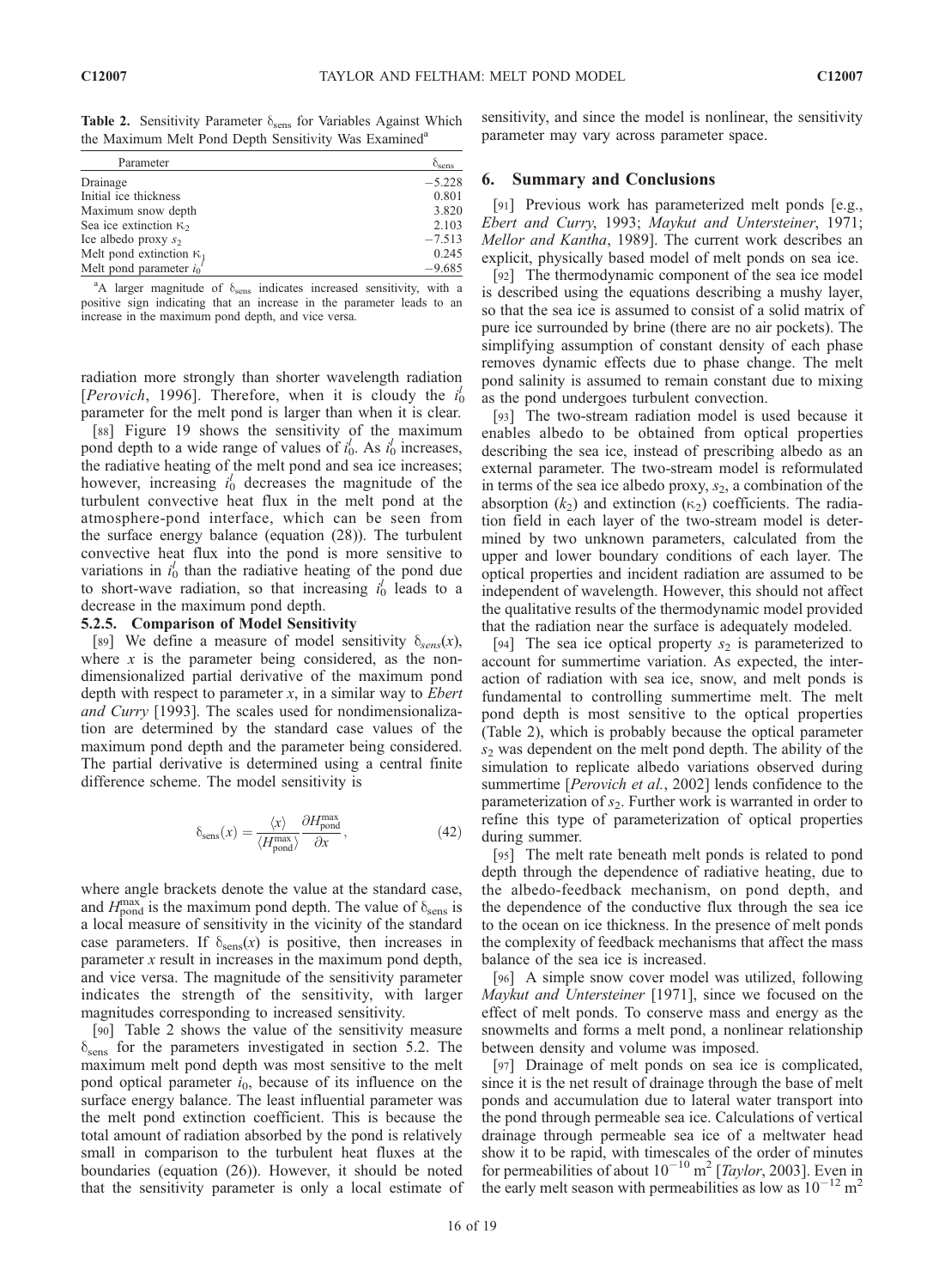the timescale of drainage is of the order of several days. To maintain a steady meltwater head above sea level requires that the lateral accumulation balances the drainage out of the pond. However, the total mass necessary to maintain such a meltwater head above sea level is disproportionately large [Taylor, 2003]. The result is that on average the surface of sufficiently large melt ponds (lateral size  $\sim$ 2 m) should be maintained at sea level, and drainage is therefore fixed by the change in relative sea level of the entire sea ice floe.

[98] *Ebert and Curry* [1993] utilized the runoff fraction in their sea ice model as a tunable parameter, in a way similar to that in which Maykut and Untersteiner [1971] used the sea ice albedo to tune their model. It is a common feature of sea ice models that there is such a large degree of uncertainty within model parameters that they can be tuned within error estimates of parameters to resemble reality [Shine and Henderson-Sellers, 1985]. In the melt-pondsea-ice model presented here, the inherent uncertainty and obvious variability of the drainage rate means that this could be tuned within reasonable bounds, for example, 0-5 cm/day. Future research should re-evaluate the assumption of a constant drainage rate, by considering factors such as temporal evolution of permeability of sea ice.

[99] It has been pointed out [*Eicken et al.*, 2002] that the hydrology of the ice affects the temporal evolution of sea ice albedo. This follows because the depth of the pond is negatively correlated with its albedo. The significant sensitivity to the drainage parameter in the melt-pond – sea-ice model (see Table 2) chimes well with the requirement of incorporating hydrology into a determination of sea ice albedo.

[100] Previous research has assumed that the influence of melt ponds on the overall mass balance of sea ice is relatively small since they refreeze in fall [Maykut and Untersteiner, 1971]. However, the calculations presented here using our new melt-pond-sea-ice model indicate that the presence of melt ponds affect the mass balance significantly through the albedo-feedback mechanism, drainage, and through the delayed onset of refreezing at the ice-ocean interface caused by sensible and latent heat storage in refreezing melt ponds. The model simulations compare favorably with SHEBA field data.

#### Notation

- $\alpha^*$  coefficient of thermal expansion of pond, equal to  $5 \times 10^{-5}$  K<sup>-1</sup>.
- $\alpha_{\infty}^{\text{pond}}$  albedo of pond-covered sea ice in limit of infinite ice thickness.
- $\alpha_{\infty}$  albedo of single layer of sea ice in limit of infinite thickness, equal to 0.65.
- $\alpha$  total albedo.
- $\alpha_{\lambda}$  spectral albedo at wavelength  $\lambda$ .
- $\delta$  dendrite (platelet) spacing inside sea ice, m.
- $\delta_{\text{sens}}(x)$  sensitivity of maximum melt pond depth for a simulation to parameter  $x$ .
	- $\epsilon^x$ emmisivity of surface type  $x$ .
	- $\zeta$  transformed temporal coordinate, s.
	- $\gamma$  constant of proportionality for turbulent heat flux, 0.1.
	- $\Gamma$  gradient of linearized liquidus curve, equal to 0.0514 K/ppt.
- $\kappa_i$  extinction coefficient in layer i, m<sup>-1</sup>.
- $\kappa_i$  extinction coefficient in layer *i*, m<sup>-1</sup>.<br>  $\kappa_i$  thermal diffusivity of pond, equal to 1.19  $\times$  10<sup>-7</sup>  $m^2/s$ .
- $\lambda$  wavelength, nm.
- $\nu_l$  kinematic viscosity of pond, equal to  $10^{-6}$  m<sup>2</sup>/s.
- $\xi$  transformed spatial coordinate.
- $\rho_a$  density of air, equal to 1.275 kg/m<sup>3</sup>.
- $\rho_s \mathcal{L}$  volumetric latent heat of fusion of pure ice, equal to  $3.0132 \times 10^8$  J/m<sup>3</sup>.
- $\rho_{\text{snow}}$  density of snow, kg/m<sup>3</sup>.
- $(\rho c)_l$  volumetric specific heat capacity of brine or pond, equal to  $4.185 \times 10^6$  J/(m<sup>3</sup> K).
- $(\rho c)_m$  volumetric specific heat capacity of sea ice,  $J/(m^3)$  K).
- $(\rho c)_s$  volumetric specific heat capacity of pure ice, equal to  $1.883 \times 10^6$  J/(m<sup>3</sup> K).
	- $\sigma$  Stefan-Boltzmann constant, equal to 5.67  $\times$  $10^{-8}$  J/(K<sup>4</sup> m<sup>2</sup> s).
	- $\tau$  optimal parameter for assumed form of optical parameter  $s_2$ , equal to 3.55 m<sup>-1</sup>.
	- local solid fraction inside sea ice.
	- $\chi^x$  heat flux at surface of surface type x, W/m<sup>2</sup>.
	- a coefficient in snow density –thickness relationship, kg/m<sup>5</sup>.
	- $A<sup>i</sup>$  optical parameter dependent on optical properties and thickness in layer *i*,  $W/m^2$ .
	- $b$  coefficient in snow density-thickness relationship,  $kg/m<sup>4</sup>$ .
	- $B<sup>i</sup>$  optical parameter dependent on optical properties and thickness in layer *i*,  $W/m^2$ .
	- $c$  coefficient in snow density-thickness relationship,  $kg/m<sup>3</sup>$ .
	- $c_a$  specific heat capacity of air, equal to 1005 J/(kg K).
- $c_{\text{snow}}$  specific heat capacity of snow, equal to 2092 J/ (kg K).
	- C concentration of brine inside sea ice, ppt.
- $C_{\text{bulk}}$  local bulk salinity, equal to 3.2 ppt.
- optical parameter dependent on optical properties and thickness in layer *i*,  $W/m^2$ .
- $C_{\text{ocean}}$  salinity of ocean, equal to 35 ppt.
- $C_{\text{pond}}$  salinity of pond, equal to 3.9 ppt.
	- $C_s$  salinity of pure ice, equal to 0 ppt.
	- $C_T^x$ stability dependent transfer coefficient of surface type x.
	- d day of year.
	- $D<sup>i</sup>$  optical parameter dependent on optical properties and thickness in layer *i*,  $W/m^2$ .
	- $D_l$  solutal diffusivity in brine, m<sup>2</sup>/s.
- $\frac{(E_{\text{net}})_0^x}{F_{\downarrow i}}$  $\frac{x}{0}$  net energy at surface of surface type x, W/m<sup>2</sup>.
	- $F_{\downarrow i}$  downwelling irradiance in layer i, W/m<sup>2</sup>.
	- $F_{1i}^{i}$  upwelling irradiance in layer i, W/m<sup>2</sup>.
- $\overrightarrow{F}_{\text{c}}$  upwelling irradiance in layer *i*, W/m<sup>-</sup>.<br> $F_c(T^*)$  heat flux out of pond or internal melt region,  $W/m<sup>2</sup>$ .
	- $\int_{\text{lat}}^{x}$  latent heat flux of surface type x, W/m<sup>2</sup>.
	- $\frac{F_{\text{lat}}^x}{F_{LW}}$  $F_{LW}$  incoming long-wave flux,  $\overline{W/m^2}$ .
- $F_{\text{net}(i)}(z_i)$  net irradiance at position  $z_i$  in layer i, W/m<sup>2</sup>.
- $F_{\text{net}}(z)$  net-irradiance measure with respect to uppermost surface of model,  $W/m^2$ .
- $F_{\text{ocean}}$  ocean heat flux, equal to 2 W/m<sup>2</sup>.  $F_{\text{cean}}$ <br> $F_{\text{sens}}^x$ 
	- $\sum_{\text{sens}}^{\text{ex}}$  sensible heat flux of surface type x, W/m<sup>2</sup>.
	- $F_{\text{SW}}$  incident short-wave irradiance, W/m<sup>2</sup>.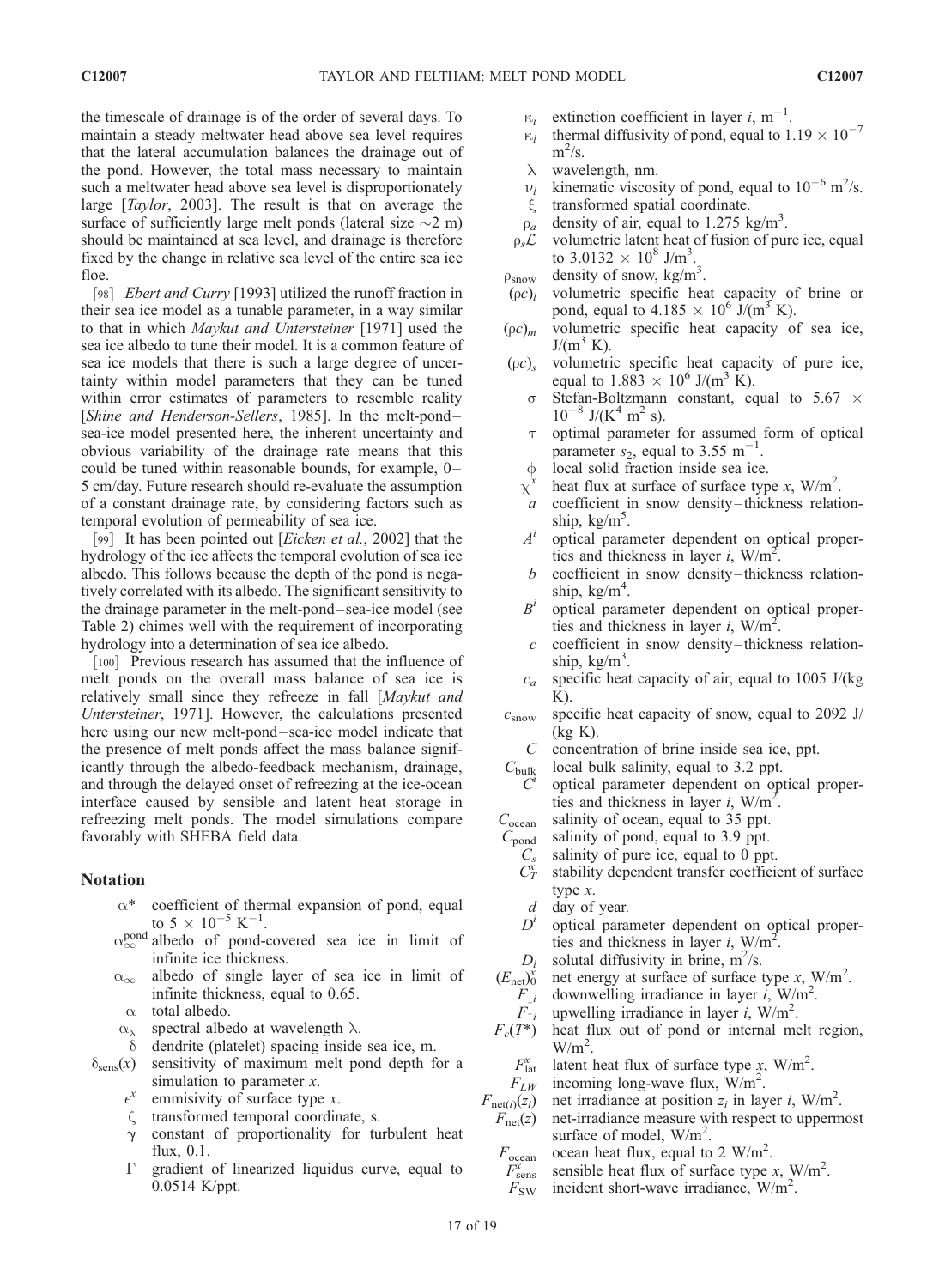- g magnitude of acceleration due to gravity, equal to  $9.8 \text{ m/s}^2$ .
- $h_i$  position of ice-ocean interface, m.
- $h_l$  position of lower boundary of liquid region, m.
- $h_p$  position of lower-ice-pond interface, m.<br> $h_s$  position of surface, m.
- $h_s$  position of surface, m.<br> $h_s^*$  position of snow-atm
- position of snow-atmosphere interface after initial melting has occurred, m.
- $h_{snow}$  position of snow-ice interface, m.
	- $h_u$  position of upper boundary of liquid region, m.
	- $h_{ui}$  position of upper-ice–pond interface, m.
	-

 $H_i$  depth of layer *i*, m.<br> $H_{\text{snow}}$  depth of snow layer depth of snow layer, m.

- $i_0$ fraction of incident radiation that penetrates surface of surface type x.
	- J turbulent heat flux factor, equal to 1.907  $\times$  $10^{-5}$  m/(s K<sup>1/3</sup>).
- $k_i$  absorption coefficient in layer i, m<sup>-1</sup>.
- $k_l$  thermal conductivity of brine or pond, equal to  $0.5$  W/(m K).
- 
- $k_m$  thermal conductivity of sea ice, W/(m K).<br>  $k_n$  thermal conductivity of pure ice, equ thermal conductivity of pure ice, equal to 2 W/(m K).
- $k_{\text{snow}}$  thermal conductivity of snow, equal to 0.31 W/(m K).
	- $L^*$  latent heat of vaporization, equal to 2.501  $\times$  $10^6$  J/kg.
- $\mathcal{L}_{\text{snow}}$  latent heat of snow, equal to 332424 J/kg
- $p_{\text{atm}}$  atmospheric pressure, kPa.
	- $p_v$  partial pressure of water vapor, kPa.
	- $q_0$  specific humidity at surface.
	- $q_a$  specific humidity of air at reference height.
	- $r_i$  scattering coefficient in layer i, m<sup>-1</sup>.
- $R_0$  fresnel reflection coefficient, equal to 0.05.
- $Ra(t)$  time-dependent Rayleigh number.
- critical Rayleigh number, equal to 630.
- $R_{\text{avinter}}$ <br> $s_2^{\text{winter}}$ constant value of optical parameter  $s_2$  used during winter, equal to 0.643.
	- $s_i$  optical parameter dependent on absorption and extinction coefficient in layer i.
	- $t$  time, s.
	- $\Delta T$  temperature difference across pond (surface minus base), K.
	- $\overline{T}$  mean temperature of turbulent pond, K.
	- $T_0$  surface temperature, K.
	- temperature, K.
	- $T_{\text{ice}}^*$  temperature of snow-ice interface before initial melting has occurred, K.
	- $T_l$  temperature of lower boundary of liquid region, equal to 272.8 K.
- $T_L(0)$  equilibrium freezing temperature at zero concentration, equal to 273 K.
- $T_L(C)$  equilibrium freezing temperature of sea ice at concentration C, K.
	- $T_u$  temperature of upper boundary of liquid region, K.
	- $u$  velocity of fluid in pond, m/s.
	- U Darcy velocity of brine inside sea ice, m/s.
	- $v$  wind speed at reference height, equal to 4.9 m/s.
	- $\langle x \rangle$  value of parameter x for a standard case simulation
- $H_{\text{pond}}^{\text{max}}$ maximum pond depth, m.
- $X_{\text{LW}}$  coefficient of long-wave parameterization, equal to  $214.27 \text{ W/m}^2$ .
- $X_{SW}$  coefficient of short-wave parameterization, equal to 29.25  $W/m^2$ .
- $Y_{SW}$  coefficient of short-wave parameterization, equal to  $-240.59 W/m^2$ .
- $Y_{\text{LW}}$  coefficient of long-wave parameterization, equal to  $-73.81$  W/m<sup>2</sup>.
- $z_i$  relative position measured vertically down with respect to layer  $i$  ( $i = 0, 1, 2$ ), m.

[101] **Acknowledgments.** We thank our colleagues in the SHEBA Atmospheric Surface Flux Group, Ed Andreas, Chris Fairall, Peter Guest, and Ola Persson, for help collecting and processing the data. The National Science Foundation supported this research with grants to the U.S. Army Cold Regions Research and Engineering Laboratory, NOAA's Environmental Technology Laboratory, and the Naval Postgraduate School. P. D. T. was supported by a NERC/Met Office CASE award (NER/S/A/2000/ 03685) during this research.

#### References

- Andreas, E. L., and S. F. Ackley (1982), On the differences in ablation seasons of Arctic and Antarctic sea ice, J. Atmos. Sci., 39, 440-447.
- Bitz, C. M., and W. H. Lipscomb (1999), An energy-conserving thermodynamic model of sea ice, *J. Geophys. Res.*, 104(C7), 15,669-15,677.
- Bogorodskii, P. V. (1995), Convection in a puddle, Russ. Meteorol. Hydrol.,  $1, 39 - 43.$
- Cattle, H., and J. Crossley (1995), Modelling Arctic climate change, Philos. Trans. R. Soc. London, Ser. A, 352, 201 – 213.
- Cox, G. F. N., and W. F. Weeks (1974), Salinity variations in sea ice, J. Glaciol., 13(67), 109 – 120.
- Ebert, E. E., and J. A. Curry (1993), An intermediate one-dimensional thermodynamic sea ice model for investigating ice-atmosphere interactions, *J. Geophys. Res.*, 98(C6), 10,085-10,109.
- Eicken, H., et al. (1994), Distribution, structure and hydrography of surface melt puddles, Ber. Polarforsch., 149, 73 – 76.
- Eicken, H., R. Gradinger, B. Ivanov, A. Makshtas, and R. Pác (1996), Surface melt puddles on multi-year sea ice in the Eurasian Arctic, in Proceedings of ACSYS Conference on the Dynamics of the Arctic Climate System, WMO/TD 760, pp. 267-271, World Meteorol. Org., Göteborg, Sweden.
- Eicken, H., H. R. Krouse, D. Kadko, and D. K. Perovich (2002), Tracer studies of pathways and rates of meltwater transport through Arctic summer sea ice, J. Geophys. Res., 107(C10), 8046, doi:10.1029/ 2000JC000583.
- Feltham, D. L., and M. G. Worster (1999), Flow induced morphological instability of a mushy layer, J. Fluid Mech., 391, 337 – 357.
- Feltham, D. L., and M. G. Worster (2000), Similarity solutions describing the melting of a mush, J. Cryst. Growth, 208, 746-756.
- Ferguson, S. H., M. K. Taylor, and F. Messier (2000), Influence of sea ice dynamics on habitat selection by polar bears,  $Ecology$ ,  $81(3)$ ,  $761-772$ .
- Fetterer, F., and N. Untersteiner (1998), Observations of melt ponds on Arctic sea ice, J. Geophys. Res., 103(C11), 24,821-24,835.
- Flato, G. M., and R. D. Brown (1996), Variability and climate sensitivity of landfast Arctic sea ice, J. Geophys. Res., 101(C10), 25,767-25,777
- Gabison, R. (1987), A thermodynamic model of the formation, growth, and decay of first-year sea ice,  $J.$  Glaciol., 33(13), 105-119.
- Gradinger, R. (1996), Occurrence of an algal bloom under Arctic pack ice, Mar. Ecol. Prog. Ser., 131, 301-305.
- Grenfell, T. C. (1979), The effects of ice thickness on the exchange of solar radiation over the polar oceans, J. Glaciol., 22(87), 305 – 320.
- Grenfell, T. C., and G. A. Maykut (1977), The optical properties of ice and snow in the Arctic Basin, J. Glaciol.,  $18$ ,  $445-463$ .
- Hale, G. M., and M. R. Querry (1973), Optical constants of water in the 200 nm to 200  $\mu$ m wavelength region, *Appl. Opt.*, 12, 555–563.
- Huppert, H. E. (2000), Geological fluid mechanics, in Perspectives in Fluid Dynamics: A Collective Introduction to Current Research, edited by G. K. Batchelor, H. K. Moffatt, and M. G. Worster, pp. 447 – 506, Cambridge Univ. Press, New York.
- Kovacs, A. (1996), Sea Ice: I. Bulk salinity versus floe thickness, Tech. Rep. 96-7, U.S. Army Corps of Eng., Cold Reg. Res. Eng. Lab., Hanover, N. H.
- Laxon, S., N. Peacock, and D. Smith (2003), High interannual variability of sea ice thickness in the Arctic region, Nature, 425, 947 – 950.
- Linden, P. F. (2000), Convection in the environment, in Perspectives in Fluid Dynamics: A Collective Introduction to Current Research, edited